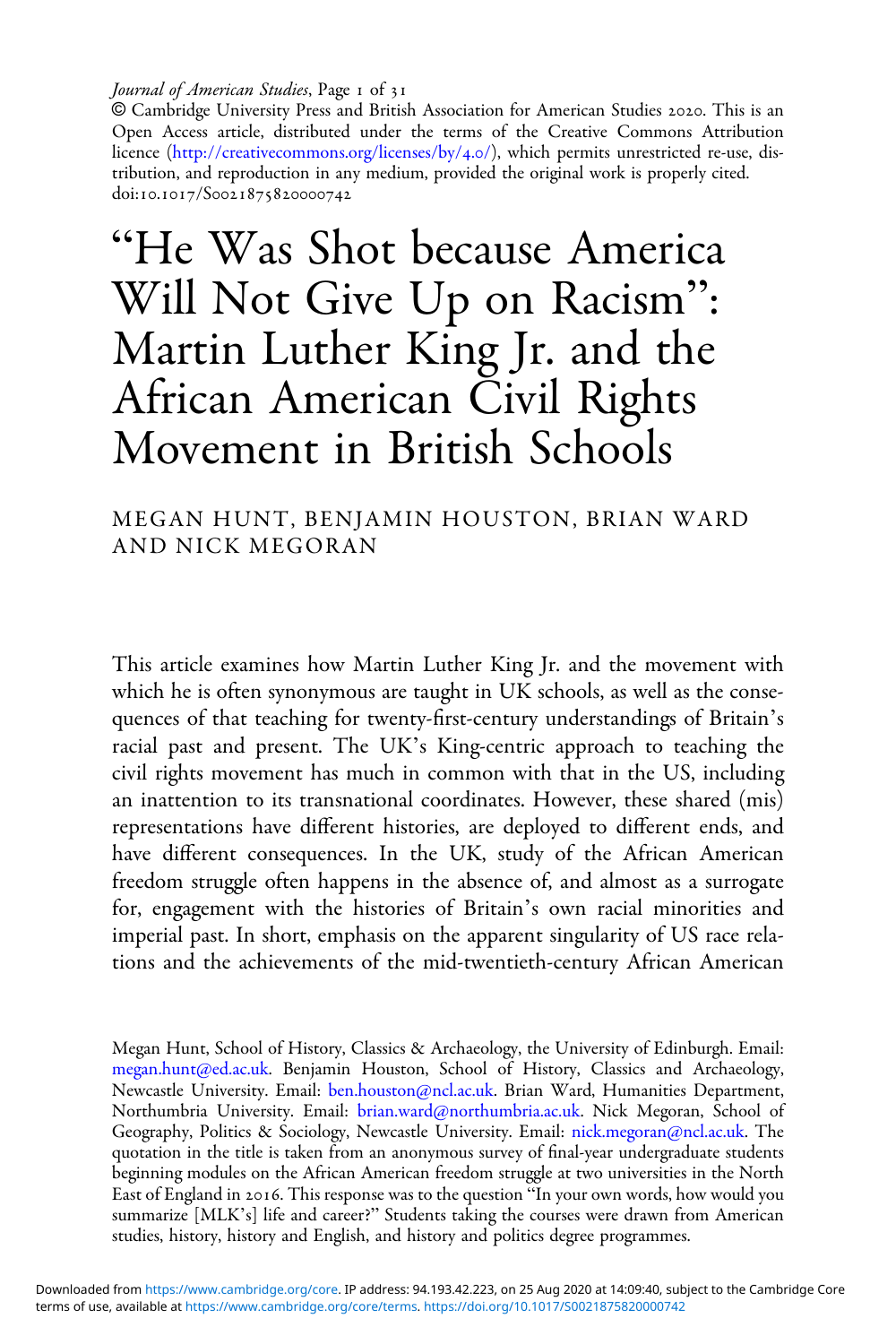#### Megan Hunt

freedom struggle facilitates cultural amnesia regarding the historic and continuing significance of race and racism in the UK. In light of the Windrush scandal and the damning 2018 Royal Historical Society report on "Race, Ethnicity and Equality in UK History," this article argues both for better, more nuanced and more relevant teaching of King and the freedom struggle in British schools, and for much greater attention to black British history in its own right.

I

Writing to the Maroon Tiger as a Morehouse College student in 1947, Martin Luther King Jr. argued that, alongside cultivating the practical skills necessary for a successful and virtuous life, education should help students avoid having their minds "invaded by legions of half-truths, prejudices, and propaganda … Education must enable one to sift and weigh evidence, to discern the true from the false, the real from the unreal, and the facts from the fiction." Ironically, however, and as this article explains, King's historic legacy now embodies the very issue he described. In the US and elsewhere, the systemic misrepresentation of his life and career only exacerbates the problematic treatment of the history of race. This article suggests some of the global repercussions of these distortions by examining how the civil rights movement and King are taught in the UK.

King's life – his social activism, ideas, leadership, and multiple legacies in the US and globally – are all now hotly contested and highly politicized topics within public education, as well as in wider public and political discourses. Indeed, this article contends that the routine oversimplification in classrooms of King's beliefs, tactics, and ultimate significance diminishes, rather than enhances, popular understandings of the entwined histories of race, white supremacy, and a variety of liberation struggles in the US and beyond. The same relentlessly celebratory, triumphalist tendency in depictions of King as a prophet of racial harmony and American civic perfectibility also undermines the global and contemporary relevance of his calls to radically restructure US social and economic life. At a time when scholarship on the African American freedom struggle is increasingly concerned with its international links and ramifications, this article examines how King, and the movement with which he is routinely presented as synonymous, are being

<sup>&</sup>lt;sup>1</sup> Martin Luther King Jr., "The Purpose of Education," Jan.-Feb. 1947, in The Papers of Martin Luther King, Jr, Volume I, Called to Serve, January 1929 to June 1951, ed. Clayborne Carson, Ralph Luker, and Penny A. Russell (Berkeley: University of California Press,  $1993$ ),  $123-24$ .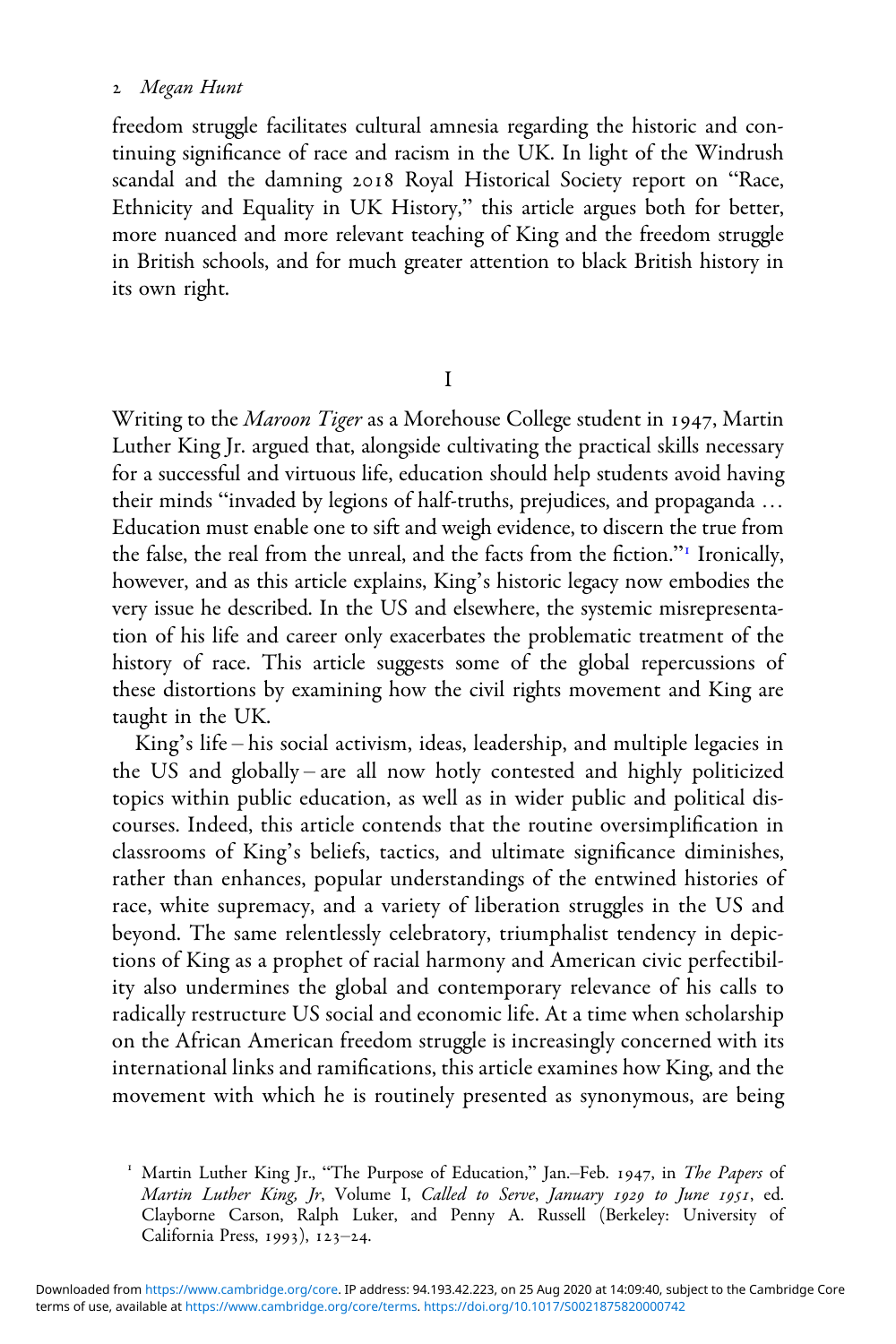taught in British schools, as well as the consequences of that teaching for twenty-first-century understandings of Britain's own racial past, present, and possible futures.

This article samples eight major textbooks and seven curricula specifications that cover King and/or the African American freedom struggle more generally, providing a clear sense of King's place in UK secondary schools and the political consequences of those representations for contemporary social-justice campaigns.<sup>3</sup> Some of the textbooks consulted are broad survey texts of world history, while others are more targeted, as most UK exam boards offer specific courses on particular aspects of postwar America. Comparing our findings with those of similar studies conducted in the US, we argue that a more nuanced understanding of King can help UK teachers and students grapple with the ongoing issues of racism, poverty, and war that King identified when he visited the UK for the final time in November 1967, just five months before his assassination. We also hope to underscore the global resonance and implications of the growing literature of the African American freedom struggle and its cultural memory. This is not simply an academic exercise given the highly charged contemporary significance of teaching global and racial history in a Britain still grappling with the long domestic aftermath of empire and colonialism; growing racial, ethnic, and religious

<sup>2</sup> There is now an impressive literature on connections between the modern African American freedom struggle and global liberation movements, including several that focus on US–British and Irish relationships. See, for example, Anne-Marie Angelo, "The Black Panthers in London, 1967-1972: A Diasporic Struggle Navigates the Black Atlantic," Radical History Review, 103 (Jan. 2009), 17-35; Brian Dooley, Black and Green: The Fight for Civil Rights in Northern Ireland & Black America (London: Pluto, 1998); Robin D. G. Kelley and Stephen Tuck, eds., The Other Special Relationship: Race, Rights, and Riots in Britain and the United States (New York: Palgrave Macmillan, 2015); Mike Sewell, "British Responses to Martin Luther King, Jr and the Civil Rights Movement, 1954-1968," in Brian Ward and Tony Badger, eds., The Making of Martin Luther King and the Civil Rights Movement (Basingstoke: Macmillan, 1996), 194-212; Joe Street, "Malcolm X, Smethwick and the Influence of the African American Freedom Struggle on British Race Relations," Journal of Black Studies, 38, 6 (July 2008), 932-50; Stephen Tuck, The Night Malcolm X Spoke at the Oxford Union: A Transatlantic Story of Antiracist Protest (Berkeley: University of California Press, 2014); Tuck, "The March on London: British–American Connections during the Civil Rights Movement," Bulletin of the German Historical Institute, Supplement  $I_1$  (2015), 81-97; Brian Ward, Martin Luther King in Newcastle: The African American Freedom Struggle and Race Relations in the North East of England (Newcastle upon Tyne: Tyne Bridge Publishing,  $2017$ ); Rob Waters, Thinking Black: Britain, 1964-1985 (Berkeley: University of California Press, 2019); Clive Webb, "Reluctant Partners: African Americans and the Origins of the Special Relationship," *Journal of Transatlantic Studies*, 14, 4 (Dec. 2016), 350–64.

<sup>3</sup> Individual resources are cited as and when they are referred to in the text. A full list of textbooks and curricula consulted is provided at https://doi.org/10.1017/S0021875820000742.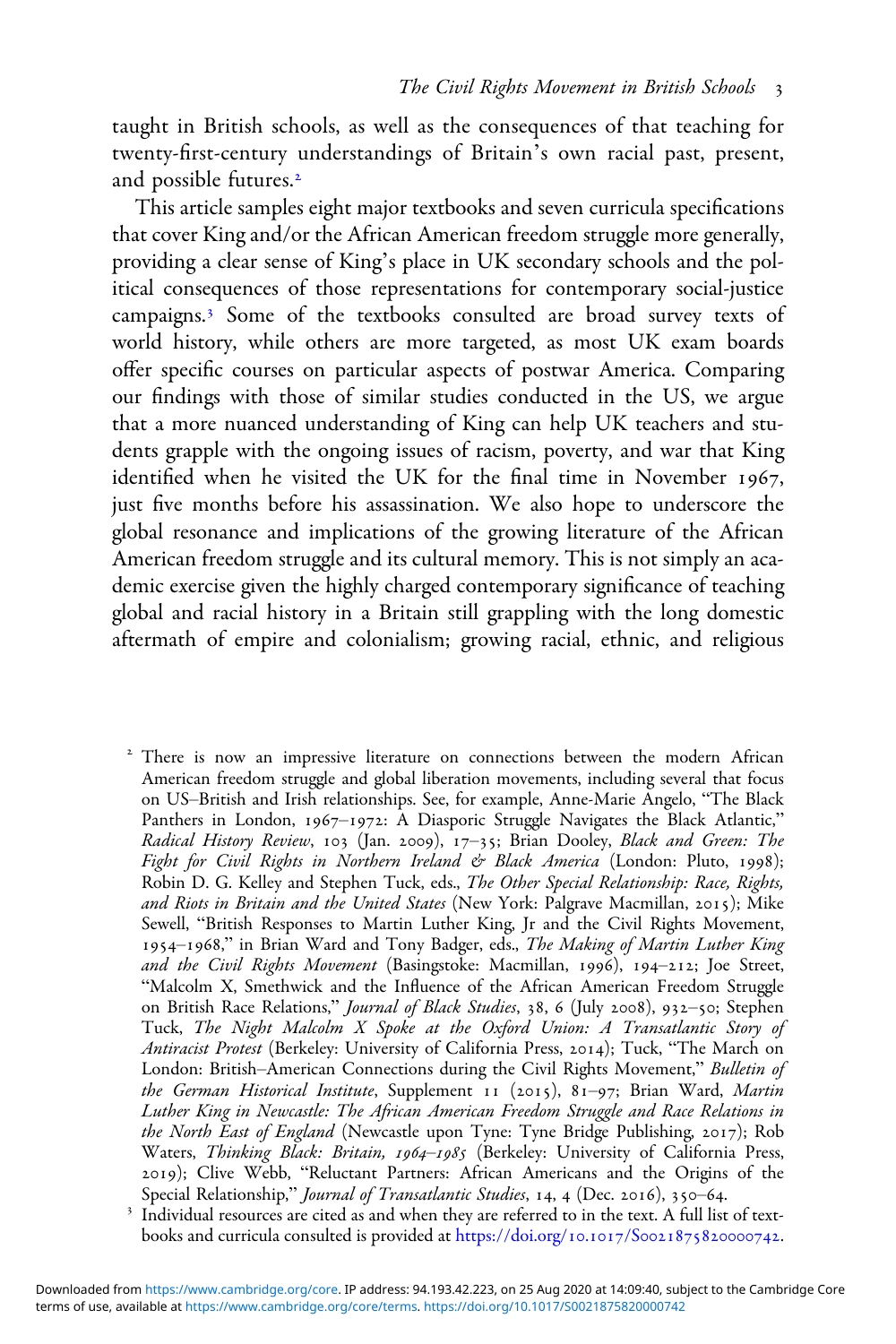diversity; and a resurgent white nationalism that fuelled support for Brexit and found expression in the Windrush generation scandal.

Our survey of UK textbooks highlights many of the same issues that American scholars note about school coverage of the African American freedom struggle and US racial history.<sup>5</sup> The strongest alignment is in the emphasis on King himself, which undervalues the significance of grassroots activism, local leadership, and other important national civil rights figures. As one British textbook summarizes, "King's early life illustrates black problems and opportunities in mid-twentieth century USA. The story of his activism reads like a history of the civil rights movement. He was involved in most of its significant events."<sup>7</sup> Here King is not merely at the centre of the narrative, but becomes it. The entire history of the movement is traced through a

- The Windrush generation refers to those who settled in the UK from British colonies in the Caribbean in the mid-twentieth century, the first of whom arrived on the MV Empire Windrush in 1948. Granted citizenship of the United Kingdom and Colonies by the  $1948$ British Nationality Act, many who arrived as children travelled on their parents' passports and never received their own documents. In  $1971$  they were granted indefinite leave to stay, and so were never formally naturalized. In late November 2017 news reports began to surface of members of the Windrush generation losing their jobs, access to National Health Service care, and welfare benefits. Others were threatened with deportation or detained because they lacked official paperwork retrospectively deemed necessary under the Home Office's "hostile-environment" policies. Introduced by then Home Secretary Theresa May in , the "hostile environment" was designed to curb immigration and deport huge numbers of non-British residents. See "Windrush Generation: Who Are They and Why Are They Facing Problems?", BBC News, 18 April 2018, at [www.bbc.co.uk/news/uk-](https://www.bbc.co.uk/news/uk-43782241)43782241, accessed 27 June 2018; Amelia Hill, "'Hostile Environment': The Hardline Home Office Policy Tearing Families Apart," The Guardian, 28 Nov. 2017, at [www.theguardian.com/uk-](https://www.theguardian.com/uk-news/2017/nov/28/hostile-environment-the-hardline-home-office-policy-tearing-families-apart)news/2017/nov/28[/hostile-environment-the-hardline-home-o](https://www.theguardian.com/uk-news/2017/nov/28/hostile-environment-the-hardline-home-office-policy-tearing-families-apart)ffice-policy-tearing-families-
- [apart,](https://www.theguardian.com/uk-news/2017/nov/28/hostile-environment-the-hardline-home-office-policy-tearing-families-apart) accessed 27 June 2018.<br>Sessing teaching standards in every US state in 2011, the Southern Poverty Law Center (SPLC) concluded that "the [national] state of education about the civil rights movement is, in a word, dismal." Sixteen states did not require any instruction about the civil rights movement, and only three states – Alabama, Florida, and New York – received an A grade. See "Teaching the Movement: The State of Civil Rights Education in the United States," report by the Southern Poverty Law Center's Teaching Tolerance Programme, Montgomery, AL, Sept. 2011, 7. State history standards have often faced more general criticism, most notably in a 2011 report from the Thomas B. Fordham Institute. See Sheldon M. Stern and Jeremy A. Stern, The State of State US History Standards 2011 (Washington, DC: Thomas B. Fordham Institute, 2011), at [www.edexcellencemedia.net/publications/](https://www.edexcellencemedia.net/publications/2011/20110216_SOSHS/)<br>2011/20110216\_SOSHS/ SOSS\_History\_FINAL.pdf, accessed 20 June 2018.
- Derrick Alridge writes of a "messianic master narrative" that has emerged around King, as US textbooks "present prescribed, oversimplified, and uncontroversial narratives [that] obscure important elements in King's life and thought." Derrick Alridge, "The Limits of Master Narratives in History Textbooks: An Analysis of Representations of Martin Luther King, Jr.," *Teachers College Record*, 108, 4 (April 2006), 662–86.<br><sup>7</sup> Vivienne Sanders, *Civil Rights in the USA, 1945–1968* (London: Hodder Education, 2014),
- $82 83.$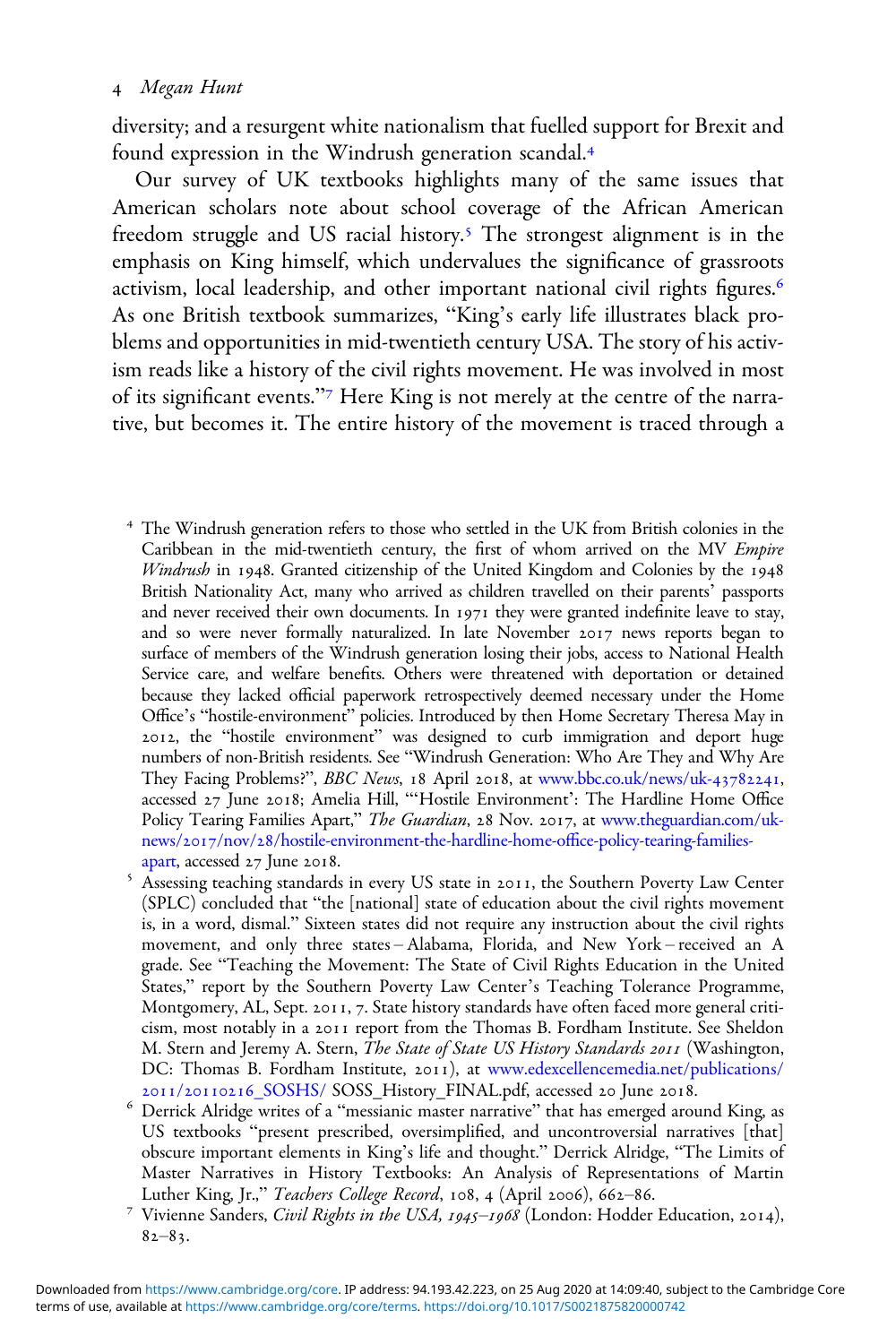very selective rendering of his actions and ideas, which invariably ignores the more radical aspects of his social philosophy and overlooks the hundreds of thousands of other African Americans who articulated their own ideas of freedom and how it might be achieved.

While both UK and US schools tend to ignore the transatlantic and global coordinates of the civil rights movement, that neglect has a particular social and cultural significance in the UK, conveniently consigning histories of racial prejudice and discrimination, along with the development of mass protests to combat them, to another place as well as another time. By celebrating King's stoic heroism and the initial legislative successes of the nonviolence with which he has become synonymous, Britain's imperial past is partially occluded; focus on the apparent singularity of US, especially southern, racial problems facilitates cultural amnesia regarding the historic and continuing significance of race and racism in the UK. Therefore our analysis of how King is misremembered in US and UK educational systems reveals remarkably similar themes, ideas, and assertions, but the implications of these distortions and oversimplifications are revealingly different.

Understandably, overstretched teachers on both sides of the Atlantic rely on textbooks, many of which have been critiqued by professional historians for their triumphalist representations of the past and failure to properly interrogate enduring problems of inequality. In Lies My Teacher Told Me, James Loewen argues that "[t]he stories that history textbooks tell are predictable; every problem has already been solved or is about to be solved."<sup>9</sup> King fits perfectly into this hegemonic framework as a timeless prophet who forced the nation to acknowledge its original sin of slavery and correct its ugly racist legacies. While ideas of US perfectibility are less culturally ingrained in the UK, textbooks nevertheless propagate a similarly King-centric narrative, in which the 1955 bus boycott in Montgomery, Alabama marks "the *real* start of the US civil rights movement," and King's death in Memphis, Tennessee in

Though there is increasing evidence that UK schools are using King and other American civil rights heroes to mark Black History Month, British children are most likely to encounter King first in a formal classroom. By contrast, in the US, the annual King holiday – celebrated on the third Monday of January since 1986 - provides what John Wills calls "the stories, images and interpretive frames that give meaning to King and efforts to end segregation in US society," and exposes children to these topics before they formally study them. See John S. Wills, "'Some People Even Died': Martin Luther King, Jr., the Civil Rights Movement and the Politics of Remembrance in Elementary Classrooms," International Journal of Qualitative Studies in Education, 18, 1 (2005), 109–31, 111–12.

<sup>&</sup>lt;sup>9</sup> James Loewen, Lies My Teacher Told Me: Everything Your American History Textbook Got Wrong (New York: Touchstone, 1996), 13.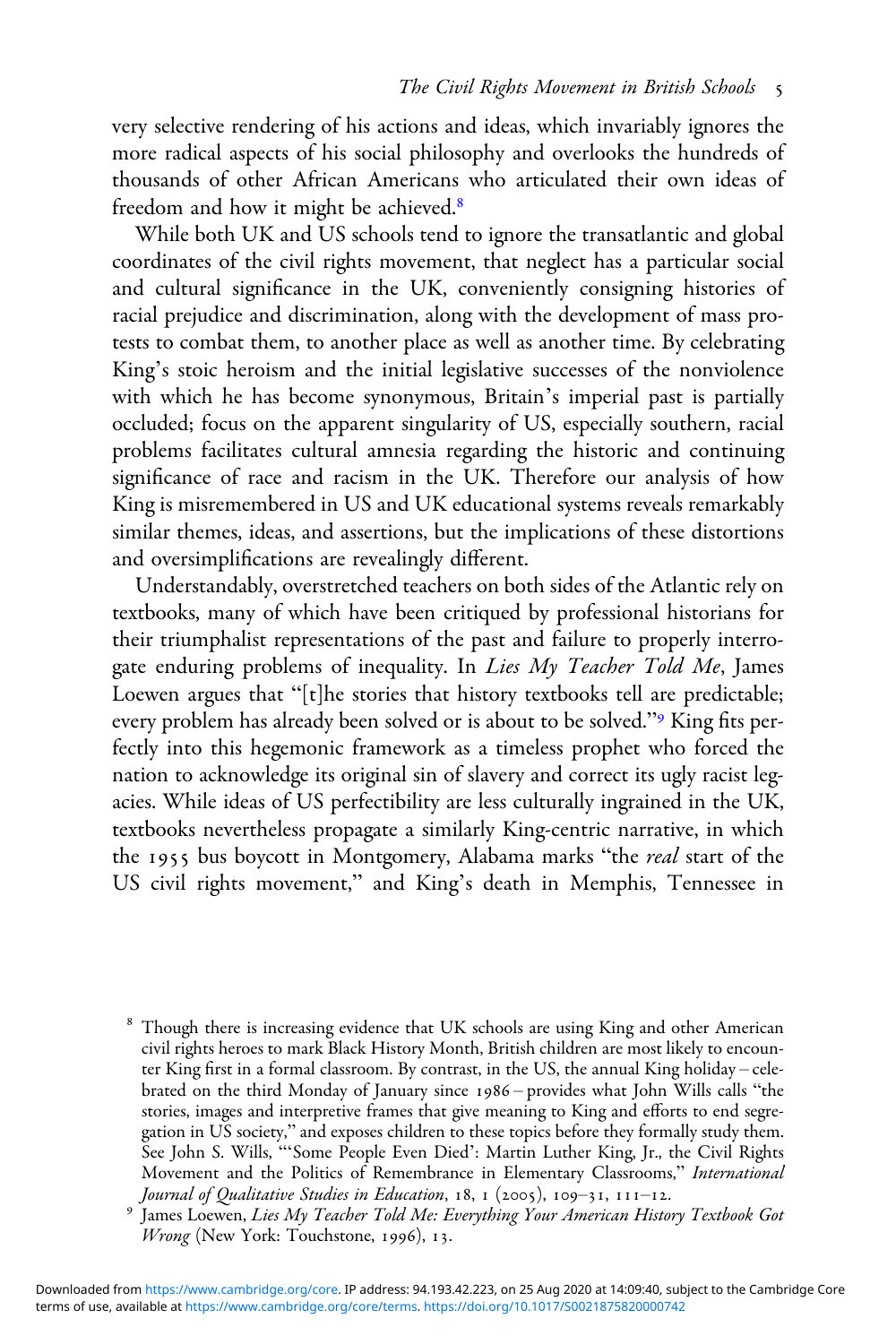# Megan Hunt

April 1968 serves as its conclusion.<sup>10</sup> In this schema, Brown v. Board of *Education* (1954) is little more than a shadowy precursor to the "real" movement, and King is completely detached from earlier examples of black protest in all its varied forms. The black power era, too, becomes little more than a discrete, usually tragic, period of dangerous radicalism and militant excess, an ill-judged departure from the lofty, all-American ideals and nonviolent tactics of the early 1960s southern campaigns associated with King. Especially important is the neglect of how generations of African American activists, from Ida B. Wells to W. E. B. Du Bois, and from King to Malcolm X and Stokely Carmichael, all understood how the realities of racial segregation, disenfranchisement, and wider forms of racial discrimination were bound up with the workings of American, indeed global, capitalism.

Coverage of King's own forays into the urban North, notably the SCLC's 1966 Chicago campaign, is variable. In Vivienne Sanders's Civil Rights in the USA,  $1945 - 68$ , the aims, tactics, and results of the Chicago movement are analysed over three and a half pages with some nuance and sophistication. Covering the Cicero riots, for example, Sanders affirms that systemic racialized inequalities and violence were national, not merely southern, problems.<sup>11</sup> However, Paterson, Willoughby, and Willoughby's Civil Rights in the USA  $1865 - 1992$  affords the entire Chicago campaign just  $112$  words, representing it as somewhat peripheral to the story of the modern freedom struggle, rather than illustrative of important national themes and critical in the development of King's own critique of American racism.

Sanders, 63, added emphasis. Most UK textbooks note that the Supreme Court's 1954 Brown decision had overturned the doctrine of "separate but equal" at the legal heart of Jim Crow society in the South. However, they often present this as more of a "sign of change," rather than an event that was itself the product of years of black courtroom protests and which had an inspirational effect on local black activism, not least emboldening Jo Ann Gibson Robinson and the Women's Political Council in Montgomery to step up pressure to desegregate the city's buses. Civil rights historians have long debated the periodization of the movement, but tend to make a much stronger case for *Brown* as the origin of the movement's "'classic' phase" than do most UK textbooks. See Steven F. Lawson, "Long Origins of the Short Civil Rights Movement," in Dannielle McGuire and John Dittmer, eds., Freedom Rights: New Perspectives on the Civil Rights Movement (Lexington: University Press of Kentucky, 2011), 9-37. Another catalytic event that receives little attention in UK textbooks is the murder of Emmett Till. Sanders, 61, includes the famous image of Till's bloated corpse, and notes that his murder "encouraged many blacks to become civil rights activists". Paterson, Willoughby, and Willoughby feature Till's murder in a small 93-word "Key Event" box, separate from the main text. See David Paterson, Doug Willoughby, and Susan Willoughby, *Civil Rights in the USA 1865–1992* (Harlow: Heinmann, 2009), 66. Heinmann, ), . Sanders, –. Paterson, Willoughby, and Willoughby, . It is worth noting that Paterson, Willoughby,

and Willoughby's volume covers a much longer period of American history, and is divided into four sections: African American rights, labour rights, Native American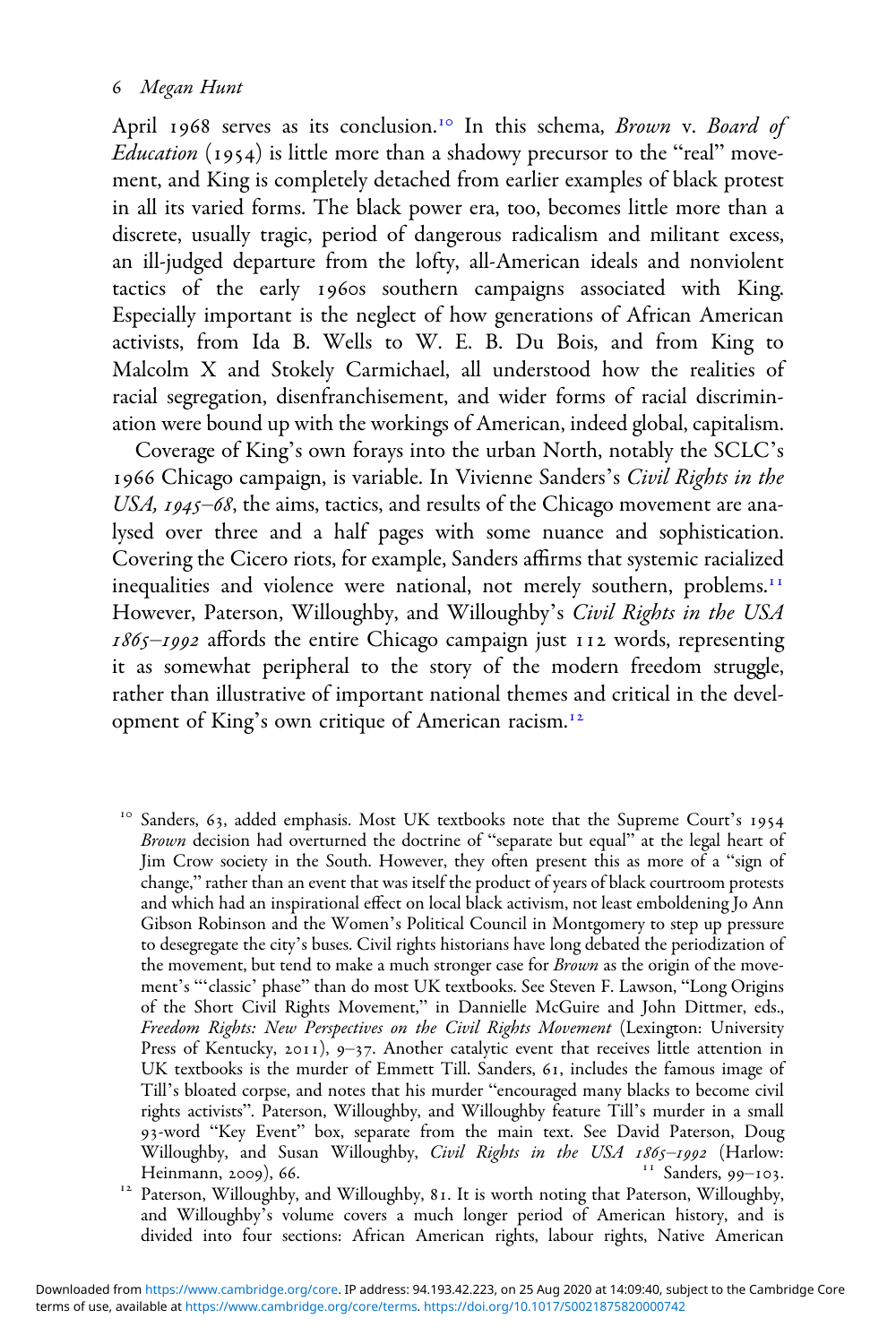Certainly, there is little appreciation in UK textbooks of how King applauded key tenets of black power, even as he rejected the slogan itself and refused to renounce nonviolent tactics and interracial cooperation. In textbooks on both sides of the Atlantic, King thus appears dehistoricized and depoliticized: a simple, moral advocate for nonviolence and racial tolerance, rather than a figure whose evolving ideas on wealth inequality and insistence on the intimate links between racism, imperialism, war, poverty, and capitalism demanded a radical overhaul of American life, politics, and socioeconomic structures. This misrepresentation impedes a fuller understanding of black power, underestimates its connections to other minority activism within the US, and neglects its global manifestations and influence. There is little recognition of the fact that, while their language and protest methods were often very different, King and many black power advocates shared similar understandings of how racial injustice was intertwined with powerful structural and ideological forces. Artificially setting King apart from earlier and later phases of the freedom struggle reduces his championing of racial pride, searing indictments of white supremacy, and denunciations of systemic inequalities to a more benign, cross-racial call for moral improvement and legal changes designed to make the existing socioeconomic system function more equitably; it thus avoids grappling with King's growing conviction that the system itself was fatally flawed and intrinsically racist. In this teaching model, it is unsurprising that King's seventeen-minute "I Have a Dream" speech attracts far more attention than his work on the Poor People's Campaign, which occupied the last eighteen months of his life.

II

British students are not *required* to learn about the US civil rights movement. Since it is not a mandatory part of any school curriculum, it is impossible to determine national norms and practices on the subject. Educational standards are also a devolved power, with Scotland and Northern Ireland developing curriculums separate to those in England and Wales. Scottish students undertake National examinations at age fifteen, and Highers at seventeen, with each examination accredited by the Scottish Qualifications Authority (SQA). Some Scottish schools and colleges also encourage students to undertake Advanced Highers at eighteen, but Highers are the main university qualifiers. Schools and colleges in England and Wales choose from four exam boards

rights, and women's rights. In their previous volume, Civil Rights and the USA, 1863-1980 (Harlow: Heinemann, 2001), the authors gave two pages to discussion of Chicago. However, this coverage was still significantly underdeveloped.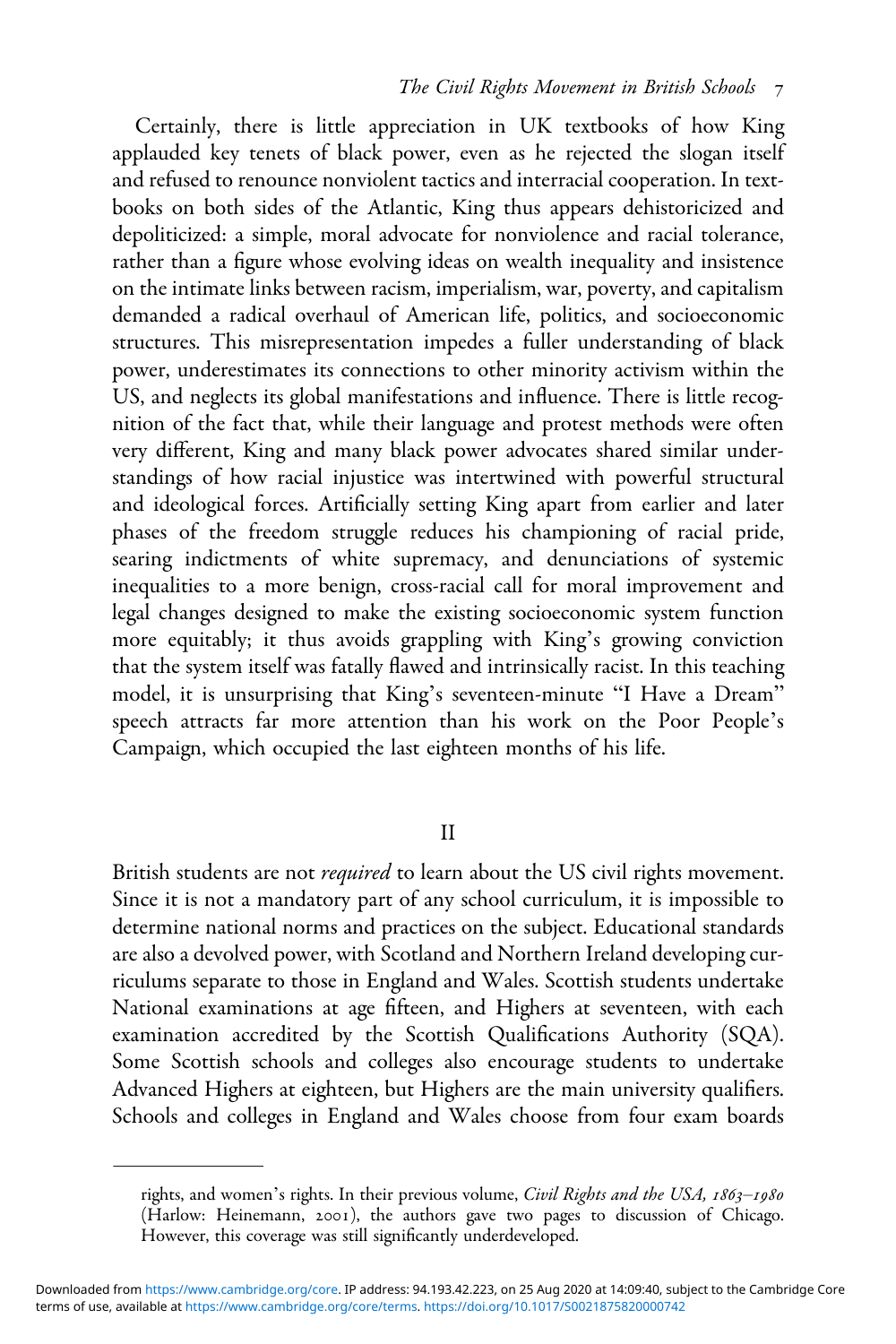### Megan Hunt

(OCR, Edexcel, WJEC, and AQA), each of which offers at least one history qualification at GCSE (national exams sat at age sixteen) and A level (sat at age eighteen), complete with its own teaching specifications, restrictions, and unit combinations.<sup>13</sup> In Northern Ireland, GCSEs and A levels are awarded by the Council for the Curriculum, Examinations and Assessment (CCEA). There is no accepted body of knowledge that forms a prerequisite for studying history at university, and not all universities require A level history (or its equivalent) for entry into undergraduate history programmes.<sup>15</sup> However, publishers do produce textbooks with specific exam boards in mind, with some working in official partnership with a particular board.<sup>16</sup>

Critics have lamented the "pernicious influence" of "shoddily written" textbooks, which "promise to enable teachers and students to produce the results," but which "crowd out other worthwhile textbooks for A level which stretch students more."<sup>17</sup> Prior to the introduction of the National Curriculum and GCSEs in the 1980s, British history teachers tended to express ambivalence towards textbooks. According to W. E. Marsden, more specific standardized assessment, which itself undergoes regular reform, has propelled the perceived "need" for textbooks to ensure that teachers and students are confident that their learning materials are sufficiently targeted towards exam

- <sup>13</sup> In England and Wales, for example, "America, 1920-1973: Opportunity and Inequality," is an optional course for AQA GCSE History. In 2018 26,268 students were entered for this topic, which accounted for around 25% of a student's studies in GCSE History. In Scotland, "Free at Last? Civil Rights in the USA, 1918-1968," is one of ten options within category 3 "European and World Contexts" at National 5 (GCSE equivalent). If selected, this course would account for 29% of a student's grade in National 5 History.
- $14$  The current history specifications for Northern Ireland mention civil rights legislation in one optional A level module, entitled "The American Presidency, 1901-2000." If chosen, this module would account for 20% of a student's A level. There is no option to study
- US history beyond 1930 at GCSE level in Northern Ireland.<br><sup>15</sup> This includes nine of the 24 Russell Group universities, a self-selecting body of "researchintensive universities." See Profile, June 2017, [https://russellgroup.ac.uk/media/](https://russellgroup.ac.uk/media/5524/rg_text_june2017_updated.pdf)5524/ rg\_text\_june2017[\\_updated.pdf,](https://russellgroup.ac.uk/media/5524/rg_text_june2017_updated.pdf) accessed 27 June 2019.<br><sup>16</sup> Edexcel and Pearson Publishing are the same company, for example. See K.Crawford and
- S. Foster, "The Political Economy of History Textbook Publishing in England," in J. Nicholls, ed., *School History Textbooks across Cultures* (Oxford: Symposium Books, 2006), 93-104.
- <sup>17</sup> Nicola Sheldon, "History Examinations from the 1960s to the Present Day," Project Paper, Institute of Historical Research, 2, at [www.history.ac.uk/history-in-education/project](https://www.history.ac.uk/history-in-education/project-papers/topics.html)[papers/topics.html](https://www.history.ac.uk/history-in-education/project-papers/topics.html), accessed 1 July 2019. Frequent syllabus changes have increased the pressure on authors and publishers to remain up to date. John D. Clare, a prolific textbook author, describes "writing at a frenetic pace" without copy editors. Quoted in Nicola Sheldon, "History Textbooks from 1965-2010," project paper, Institute for Historical Research, 2011, 6, at [www.history.ac.uk/history-in-education/project-papers/topics.html.](https://www.history.ac.uk/history-in-education/project-papers/topics.html)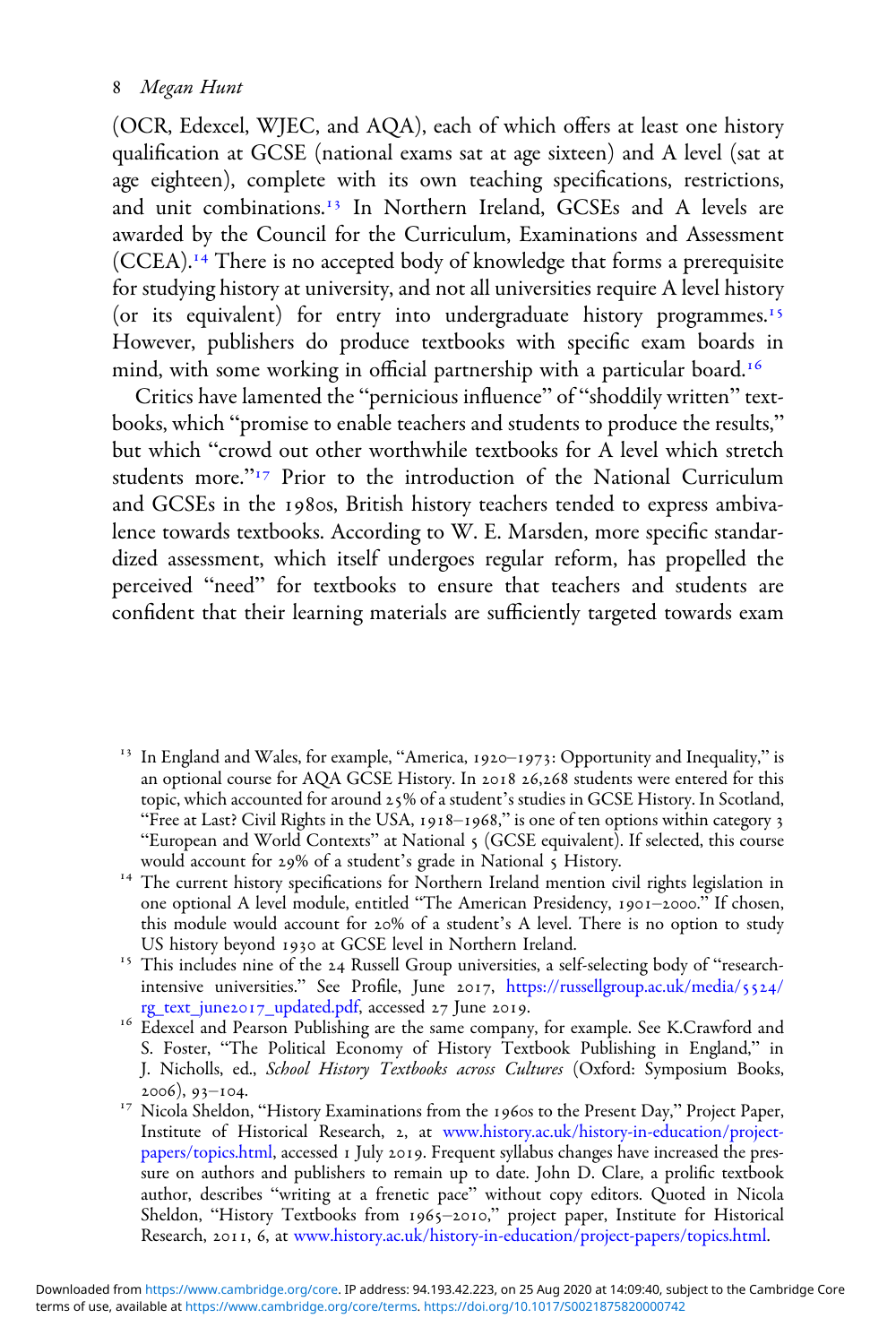success.<sup>18</sup> As Nicola Sheldon writes, "students no longer do wider reading or read the works of leading academic historians (despite the fact that quotations from secondary works are often used in exams)."<sup>19</sup>

Emphasis on attainment and exam results obviously affects teaching choices. Nevertheless, schools try to offer units that teachers feel confident with and want to teach, with an eye to materials that are already available, unless considerable sums of money exist to resource a new course. Consequently, teachers often speak of a "self-perpetuating" cycle of units: certain topics are taught year after year simply because the school already has relevant resources and teacher expertise. There is also a need to appeal to students, especially those beyond age thirteen, for whom historical study is usually optional. Religious studies, the other subject in which King occasionally appears, is compulsory until age eighteen in state-funded schools across England and Wales, and until age fourteen in Northern Ireland, although students across the UK can be withdrawn by their parents.<sup>20</sup> In Scotland, schools are obliged to provide time for "Religious Observance," often referred to as "Time for Reflection" in nondenominational schools.<sup>21</sup> Often only those schools with a religious affiliation require students to take formal exams in the subject.

King's presence in compulsory religious education in the UK emphasizes his background within the black Baptist tradition and eventual occupation as a minister, focussing on his practical application of Christian teaching rather than on any formal contribution to theology.<sup>23</sup> This befits the British tradition of teaching religion in terms of secular and ethical considerations rather than

<sup>20</sup> "Section 375(3) of the Education Act 1996 requires the syllabus to reflect that the religious traditions of Great Britain are in the main Christian whilst taking account of the teaching and practices of the other principal religions represented in Great Britain." See Department for Children, Schools and Families, "Religious Education in English Schools: Non-statutory Guidance 2010," 10, at [https://assets.publishing.service.gov.uk/government/uploads/](https://assets.publishing.service.gov.uk/government/uploads/system/uploads/attachment_data/file/190260/DCSF-00114-2010.pdf) [system/uploads/attachment\\_data/](https://assets.publishing.service.gov.uk/government/uploads/system/uploads/attachment_data/file/190260/DCSF-00114-2010.pdf)file/190260/DCSF-00114-2010.pdf, accessed 19 June . For Northern Ireland, see Department for Education, Statutory Curriculum, at

[www.education-ni.gov.uk/articles/statutory-curriculum](https://www.education-ni.gov.uk/articles/statutory-curriculum), accessed 12 Aug. 2018.<br><sup>21</sup> Curriculum for Excellence: Religious Observance (Time for Reflection), 2014, at [https://](https://education.gov.scot/improvement/documents/rme26-cfe-briefing-religious-observance.pdf)<br>education.gov.scot/improvement/documents/rme26-cfe

<sup>22</sup> Recent research by the Religious Education Council of England and Wales shows that many schools are failing to provide religious education, despite a legal imperative to do so. See the report at [www.religiouseducationcouncil.org.uk/news/religious-studies-gcse-entries](https://www.religiouseducationcouncil.org.uk/news/religious-studies-gcse-entries-fall)[fall](https://www.religiouseducationcouncil.org.uk/news/religious-studies-gcse-entries-fall), accessed 19 June 2018.<br><sup>23</sup> Luker has written that King was "perhaps the greatest American preacher of his era – but he

was only very derivatively a theologian." Ralph Luker, "Plagiarism and Perspective: Questions about Martin Luther King, Jr.," International Social Science Review, 68, 4 (Fall 1993), 152-60, 154. See also Keith D. Miller, Voice of Deliverance: The Language of Martin Luther King, Jr., and Its Sources (Athens: University of Georgia Press, 1992).

<sup>&</sup>lt;sup>18</sup> W. E. Marsden, *The School Textbook: Geography, History and Social Studies* (London: Woburn Press, 2001). <sup>19</sup> Sheldon, "History Textbooks from 1965–2010," 6.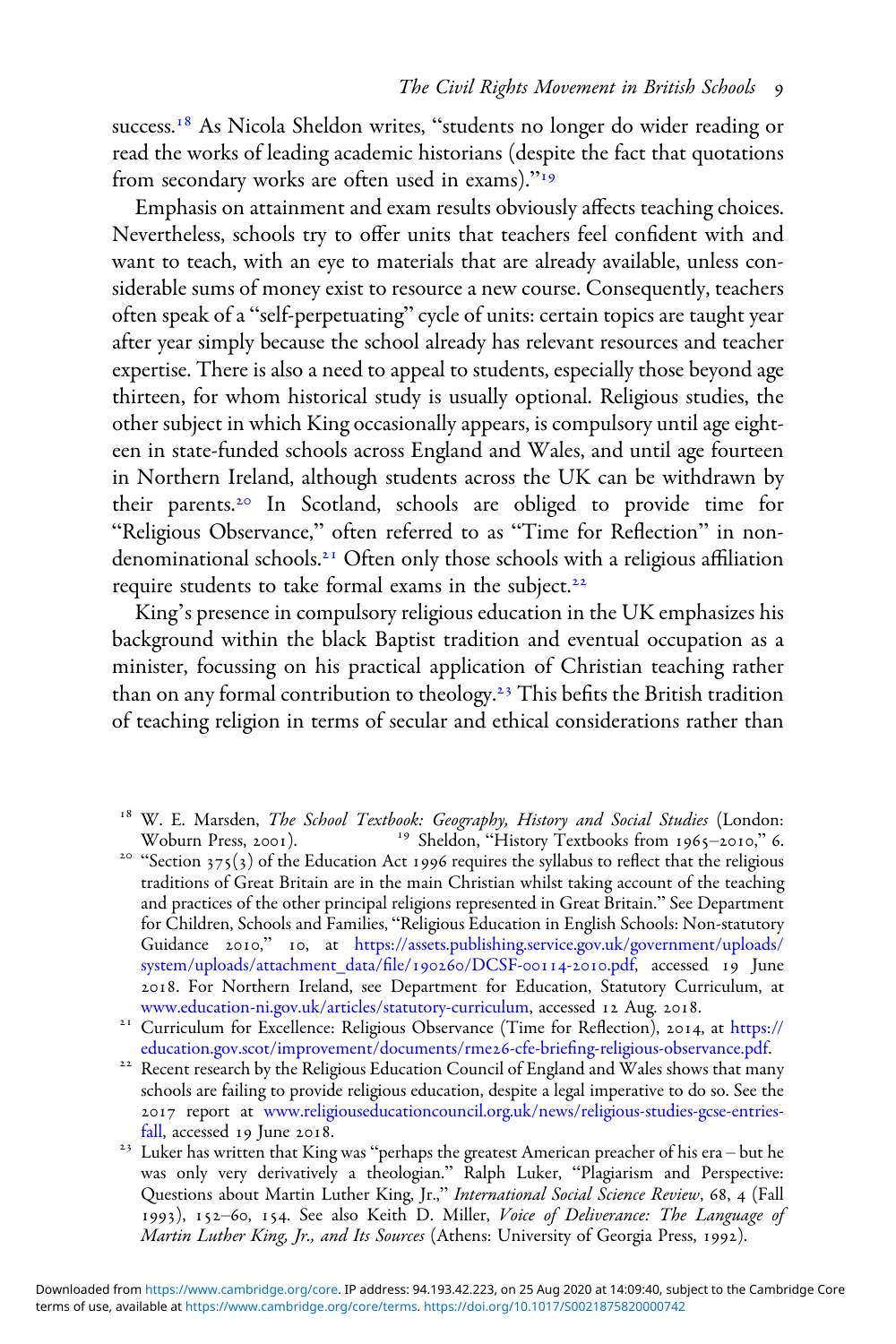strictly theological ones, and promoting interfaith understanding.<sup>24</sup> "[R]outinely included among Christianity's most celebrated saints and sages," King was "the quintessential model of Christian activism in his time," according to Lewis Baldwin. Drawing on the resources of the church to advance his social-justice campaigns, King prioritized public service over ecclesiology.<sup>25</sup> To this end, he often appears alongside Mahatma Gandhi, a crucial influence on King's understanding of nonviolent protest. While scholars continue to debate King's commitment to Gandhian ideas and the extent to which he absorbed them through intermediaries in the black church and his education, King's "openhearted reception of the theory and practice of nonviolent resistance from Gandhi" was nevertheless "an exemplary act of interreligious learning and receptivity," according to John Thatamanil.<sup>26</sup> Textbooks that present King alongside Gandhi therefore stress how core ethical and moral values can transcend religions, as well as alerting students to the concepts of anticolonial struggle and solidarity. However, they also raise questions about how the British educational system dehistoricizes world figures (especially those of colour) and what it means to hold a non-Christian figure like Gandhi in such reverence while prioritizing Christian experiences.<sup>27</sup>

 $24$  Scholars have attributed this to the influence of Ninian Smart, whose work in the late 1960s and the 1970s encouraged a non-confessional religious education in schools, "chiefly to advance an understanding of religion and to promote religious tolerance." See L. Philip Barnes, "The Contribution of Professor Ninian Smart to Religious Education," Religion,

<sup>31, 4 (</sup>Oct. 2001), 317–19.<br><sup>25</sup> Lewis Baldwin, *The Voice of Conscience: The Church in the Mind of Martin Luther King, Jr.*<br>(New York: Oxford University Press, 2010), 4.

 $^{26}$ John Thatamanil, "The Hospitality of Receiving: Mahatma Gandhi, Martin Luther King, Jr., and Interreligious Learning," in Lewis V. Baldwin and Paul R. Dekar, eds., "In an Inescapable Network of Mutuality": Martin Luther King, Jr. and the Globalization of and Ethical Ideal (Eugene, OR: Cascade Books, 2013), 131-51, 132-33. Hodder argues that the attempt to cast King as "America's Black Gandhi" was both strategic and short-lived. "The translation of Gandhi into American culture was a selective process which sectioned off the readily transferable message of nonviolence and civil disobedience from what was perceived as Gandhi's more exotic and culturally contingent eccentricities." See Jake Hodder, "Casting a Black Gandhi: Martin Luther King Jr., American Pacifists and the Global Dynamics of Race," Journal of American Studies, First View, 3, published online 14 May 2019, at [https:/](https://doi.org/10.1017/S0021875819000033)/doi.org/10.1017/S0021875819000033, accessed 27 May 2020. See also

Miller. Miller. Miller. Thatamanil, 134, King "had neither the time nor the inclination to attend to  $^{27}$ the Indic elements of Gandhi's thought." Miller, 98. King nevertheless faced accusations from white Southern Baptist leaders that he was "rejecting the cardinal tenets of biblical Christianity for the heathen philosophy of Mahatma Gandhi." See Bill J. Leonard, "A Theology for Racism: Southern Fundamentalists and the Civil Rights Movement," Baptist History and Heritage, 34,  $\scriptstyle{1}$  (Winter 1999), 49–68, 63.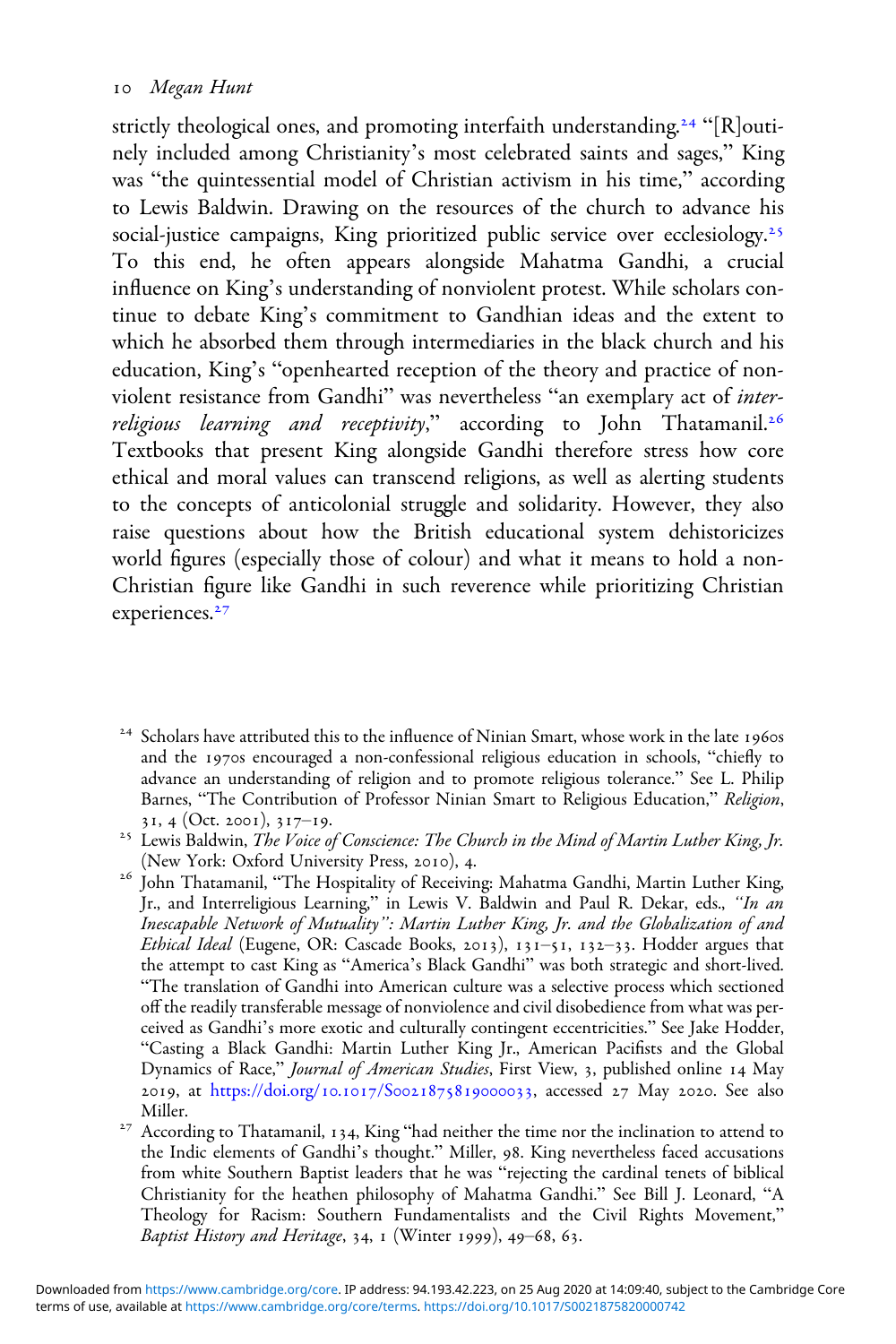In Directions, a religious-education textbook for eleven- to fourteen-yearolds, a chapter on Christians and justice profiles both King and Gandhi alongside Desmond Tutu, Mother Teresa, and the Dalai Lama, despite the fact that Gandhi and the Dalai Lama are not Christian figures. In such depictions, King is simply a peaceful leader, using marches to draw attention to the mistreatment of African Americans. He sits alongside Gandhi and other exalted moral leaders, disconnected from his own life story and the realities of the civil rights movement. In *Directions*, King "led a peaceful campaign of civil disobedience," after "a black woman, who had paid for her ticket on the bus, was told to give up her seat to a white man." $28$  That even Rosa Parks remains unnamed in this summary exemplifies not only a wider pattern of neglecting or marginalizing the role of women in histories of the movement, but also the routine presentation of King as a unique, almost superhuman, moral exemplar. In this context, the mythologized King, Gandhi, and their decontextualized moral counterparts serve as little more than what sociologist Steven Hitlin calls "Bright Lights, signposts of what a culturally defined moral person might be like."<sup>29</sup> It would appear that Newt Gingrich was right: King "transcends all of us."

Similar oversimplifications of King in UK history classrooms derive from a more complicated backstory. Here, the teaching of the civil rights movement, and of African American history in general, must be viewed in light of twentyfirst-century political upheavals surrounding the UK's history curricula, and damning findings regarding the lack of diversity in the history profession. It is a component of a complex dynamic that encompasses recognition of what subjects are popular with students and teachers, the need for meaningful diversity within history teaching, and highly politicized discussions surrounding British identity in an era of burgeoning nationalism, xenophobia, and racial chauvinism. In the year 2000, only one in six units of A level study in England had to be devoted to British history. By 2008, this had expanded to one in four, reflecting a political concern to develop a greater, very particular sense of national identity.<sup>31</sup> In 2010, Conservative Education Secretary Michael Gove announced his explicit desire to privilege Britain's "island story," championing a parochial history that squandered the opportunity to

<sup>&</sup>lt;sup>28</sup> Ina Taylor, *Directions*, Volume I (Cheltenham: Nelson Thornes, 2002), 43.<br><sup>29</sup> Steven Hitlin, *Moral Selves, Evil Selves: The Social Psychology of Conscience* (New York: Palgrave Macmillan, 2008), 138.<br><sup>30</sup> Quoted in Robin Toner, "Saving a Dissenter from His Legend," *New York Times*, 20 Jan.

 $1986$ , A24.<br><sup>31</sup> Richard J. Evans, "The Wonderfulness of Us (The Tory Interpretation of History),"

London Review of Books, 33, 6 (17 March 2011), at [www.lrb.co.uk/v](https://www.lrb.co.uk/v33/n06/richard-j-evans/the-wonderfulness-of-us)33/no6/richard-j[evans/the-wonderfulness-of-us](https://www.lrb.co.uk/v33/n06/richard-j-evans/the-wonderfulness-of-us), accessed 5 Jan. 2018.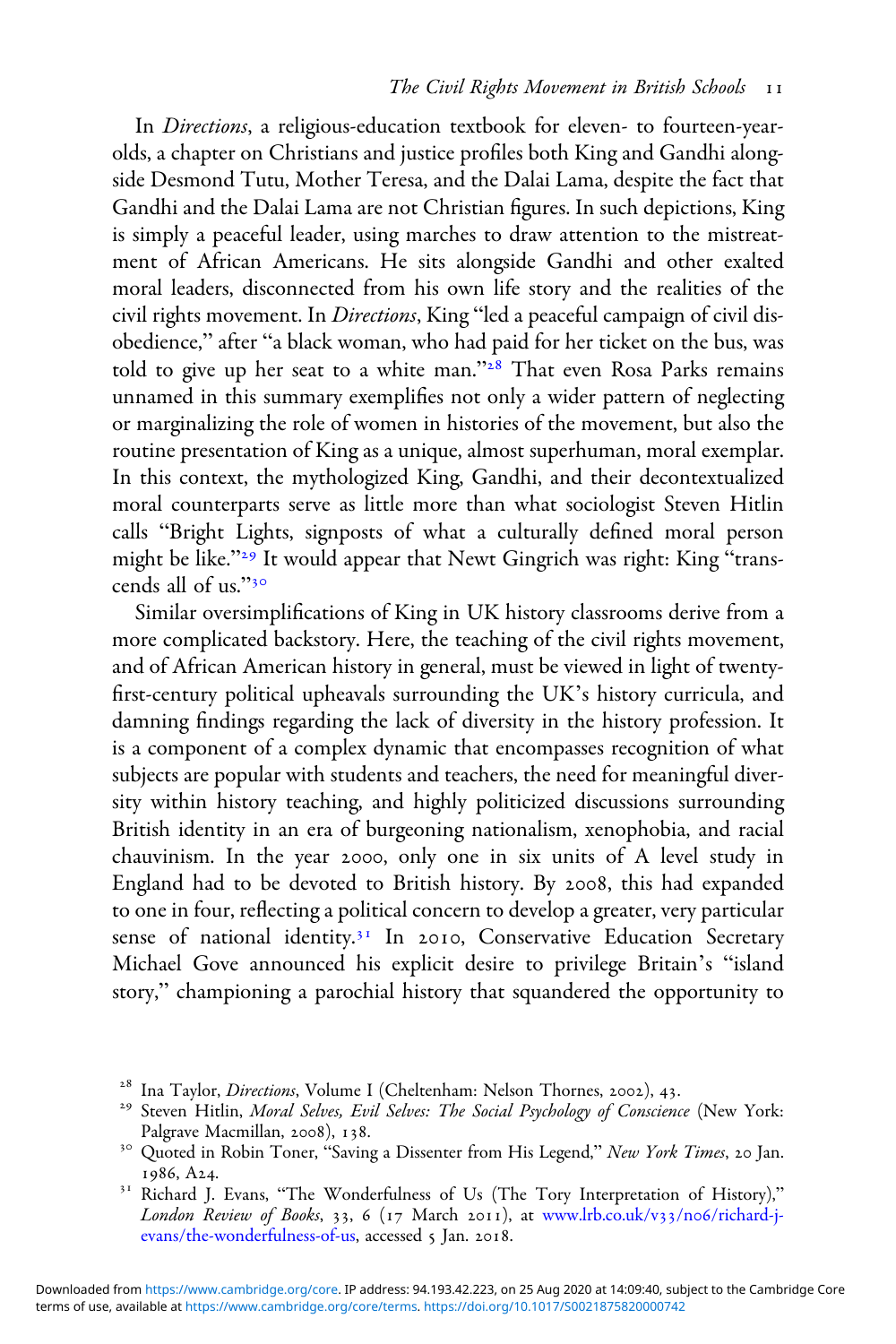#### 12 Megan Hunt

teach schoolchildren about Britain's changing place in and relationships with the rest of the world in favour of a jingoistic fetishization of key dates, heroes, and events from a triumphalist version of Britain's past. In 2013, Richard J. Evans, Regius Professor of History at the University of Cambridge, complained that the extent to which Gove's revised history curriculum focussed "exclusively on British history" was "comical."<sup>32</sup>

However, while Gove's changes to the National Curriculum only applied to compulsory pre-GCSE teaching (i.e. pre-fourteen) in England, many teachers and academics suspected that his sights were also set on post-fourteen teaching.<sup>33</sup> After all, as Evans wrote at the time, there is a noticeable "change of direction" for young people who elect to carry on beyond the mandatory history provision to study history at GCSE and/or A level. At that point, Evans observes, "Out goes British history, out goes the long sweep of the centuries, out go social, economic and cultural history. Students take Modern World History, which is emphatically focussed on politics and international relations [and] 'education for citizenship', as the exam boards put it."<sup>34</sup> Units in American history prove popular within this model, with civil rights, the Great Depression, and Vietnam widely taught at GCSE level. A 2014 report by the exam group Cambridge Assessment cited "Civil Rights in the USA  $(1865-1992)$ " as the second-most-popular module chosen for the affiliated OCR A level, after "The Russian Dictatorship  $(1855-1992)$ ." Third on the list was "Dictatorship and Democracy in Germany  $(1933-1963)$ ," before the first British entry, "The Mid-Tudor Crises  $(1536 - 1569)$ " appeared in fourth place.

While OCR is currently the smallest of the three providers of A level history qualifications in England, the backlash to its 2014 survey was indicative of a wider pattern.<sup>36</sup> In 2010, conservative historian Niall Ferguson praised

<sup>&</sup>lt;sup>32</sup> Richard J. Evans, "Michael Gove's History Curriculum Is a Pub Quiz Not an Education," New Statesman, 21 March 2013, at [www.newstatesman.com/culture/culture/](https://www.newstatesman.com/culture/culture/2013/03/michael-gove%E2%80%99s-history-curriculum-pub-quiz-not-education)2013/03/ michael-gove%E2%80%99[s-history-curriculum-pub-quiz-not-education](https://www.newstatesman.com/culture/culture/2013/03/michael-gove%E2%80%99s-history-curriculum-pub-quiz-not-education), accessed 19 June

<sup>2018.&</sup>lt;br><sup>33</sup> Devolved powers ensured that Gove's reforms applied only to England, despite the fact that<br>Gove is himself Scottish, educated in Aberdeen.

<sup>&</sup>lt;sup>34</sup> Evans, "The Wonderfulness of Us."<br><sup>35</sup> Cambridge Assessment, "Top 10 Topics Studied by A Level History Students," 13 Aug. 2014, at [www.cambridgeassessment.org.uk/news/top-](https://www.cambridgeassessment.org.uk/news/top-10-topics-studied-by-a-level-history-students)10-topics-studied-by-a-level-history-students, accessed 22 Nov. 2018.

<sup>&</sup>lt;sup>36</sup> History was the fifth-most-popular A level subject in 2017, when according to the Joint Council for Qualifications, 50,311 students took A level examinations in history. See [www.jcq.org.uk/examination-results/a-levels/](https://www.jcq.org.uk/examination-results/a-levels/2017/main-results-tables)2017/main-results-tables, accessed 9 Jan. 2018. For OCR's recent market share see Annual Qualifications Market Report 201718, 12, at [https://assets.publishing.service.gov.uk/government/uploads/system/uploads/](https://assets.publishing.service.gov.uk/government/uploads/system/uploads/attachment_data/file/778824/AQMR_-_academic_year_2017_to_2018.pdf) attachment\_data/file/778824[/AQMR\\_-\\_academic\\_year\\_](https://assets.publishing.service.gov.uk/government/uploads/system/uploads/attachment_data/file/778824/AQMR_-_academic_year_2017_to_2018.pdf)2017\_to\_2018.pdf, accessed 1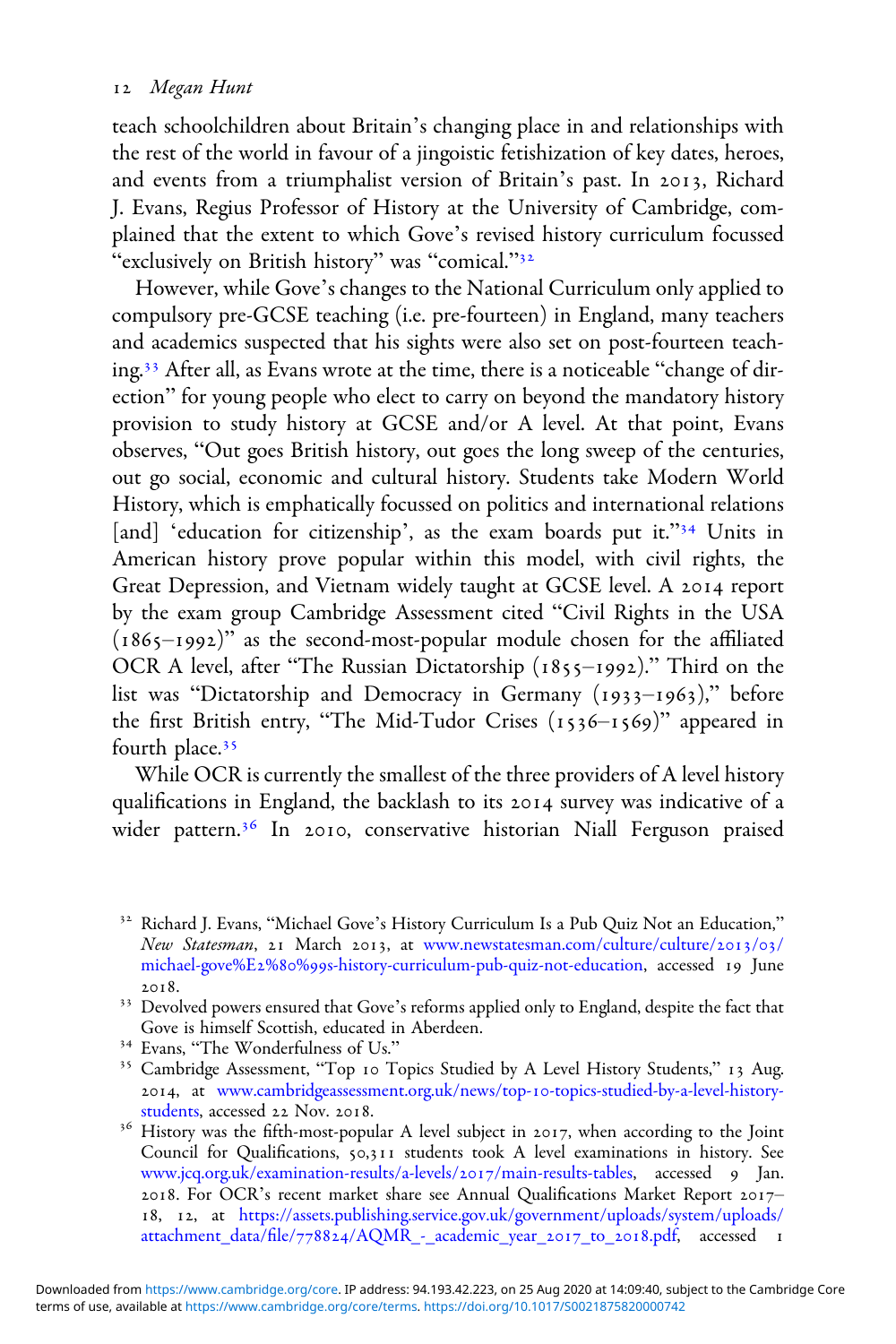Gove's desire to overhaul the curriculum, lamenting that approximately 80 percent of A level students studied Nazi Germany (an out-of-date figure that has circulated since 2006), and that "all three" of his children "had heard of the Reverend Martin Luther King, but none could tell me anything about Martin Luther."<sup>37</sup> Tom Utley offered a similar parental anecdote as part of a Daily Mail attack on Labour Party leader Jeremy Corbyn, who marked British Black History Month in 2018 by lamenting the scarcity of black history in British schools. "I thought it odd, and still do, that at the age of II our son had been instructed to study [King], before he'd learned the basics of the story of our past," Utley wrote, recalling the time that his son misunderstood teacher instructions, and wrote an essay on Martin Luther, rather than Martin Luther King. "Like so much else he was taught, this choice of subject matter [Martin Luther King rather than Martin Luther] struck me as nakedly political in intent," Utley reflected, "more concerned with indoctrination than education."<sup>38</sup> Notwithstanding the profound influence on Gove's "island story" that Ferguson and Utley paradoxically ascribed to a German theologian, their complaints reflect right-wing dissatisfaction with the perceived levels of both world and modern history in UK schools, a popular battlefield in culture wars rooted in differing interpretations of Britain's imperial past, the historical construction of race, and the continued impact of historic, often transnational, regimes of racial oppression. Indeed, Ferguson himself was eventually sidelined by Gove, after his ideas regarding Britain's place in a broader Western ascendancy proved too global for Gove's attempts to "put British history at the heart of a revived national

July 2019. Cannadine, Keating, and Sheldon argue that UK exam boards are famously "secretive and unaccountable." See David Cannadine, Jenny Keating, and Nicola Sheldon, The Right Kind of History: Teaching the Past in Twentieth-Century England (Basingstoke: Palgrave Macmillan, 2011), 234.

<sup>&</sup>lt;sup>37</sup> Niall Ferguson, quoted in Anushka Asthana and Amardeep Sohi, "Niall Ferguson: 'Rid our schools of junk history'," The Guardian, 21 March 2010, at [www.theguardian.com/educa-](https://www.theguardian.com/education/2010/mar/21/niall-ferguson-history-schools-gcse)tion/2010/mar/21[/niall-ferguson-history-schools-gcse](https://www.theguardian.com/education/2010/mar/21/niall-ferguson-history-schools-gcse), accessed 8 Jan. 2018. According to data from AQA, the most popular exam board for A level history, "The Tudors: England,  $1485 - 1603$ " was the most popular A level entry in 2018. The next-mostpopular module, "Tsarist and Communist Russia, 1855-1964," was sat by fewer than half the numbers that selected Tudor history. "Democracy and Nazism: Germany, 1918-1945" was AQA's fourth-most-popular topic, with "The Making of Modern Britain, 1951–2007" third. AQA, Topic Entry Data, 2018.

 $^{38}$ Tom Utley, "If Corbyn Wants to Teach Our Children History, I Suggest He Starts with the Masses killed by Marxism," Daily Mail, 11 Oct. 2018, at [www.dailymail.co.uk/debate/](https://www.dailymail.co.uk/debate/article-6267035/TOM-UTLEY-Corbyn-wants-teach-children-history-suggest-starts-Marxism.html) article-6267035[/TOM-UTLEY-Corbyn-wants-teach-children-history-suggest-starts-](https://www.dailymail.co.uk/debate/article-6267035/TOM-UTLEY-Corbyn-wants-teach-children-history-suggest-starts-Marxism.html)[Marxism.html](https://www.dailymail.co.uk/debate/article-6267035/TOM-UTLEY-Corbyn-wants-teach-children-history-suggest-starts-Marxism.html), accessed 21 Oct. 2018.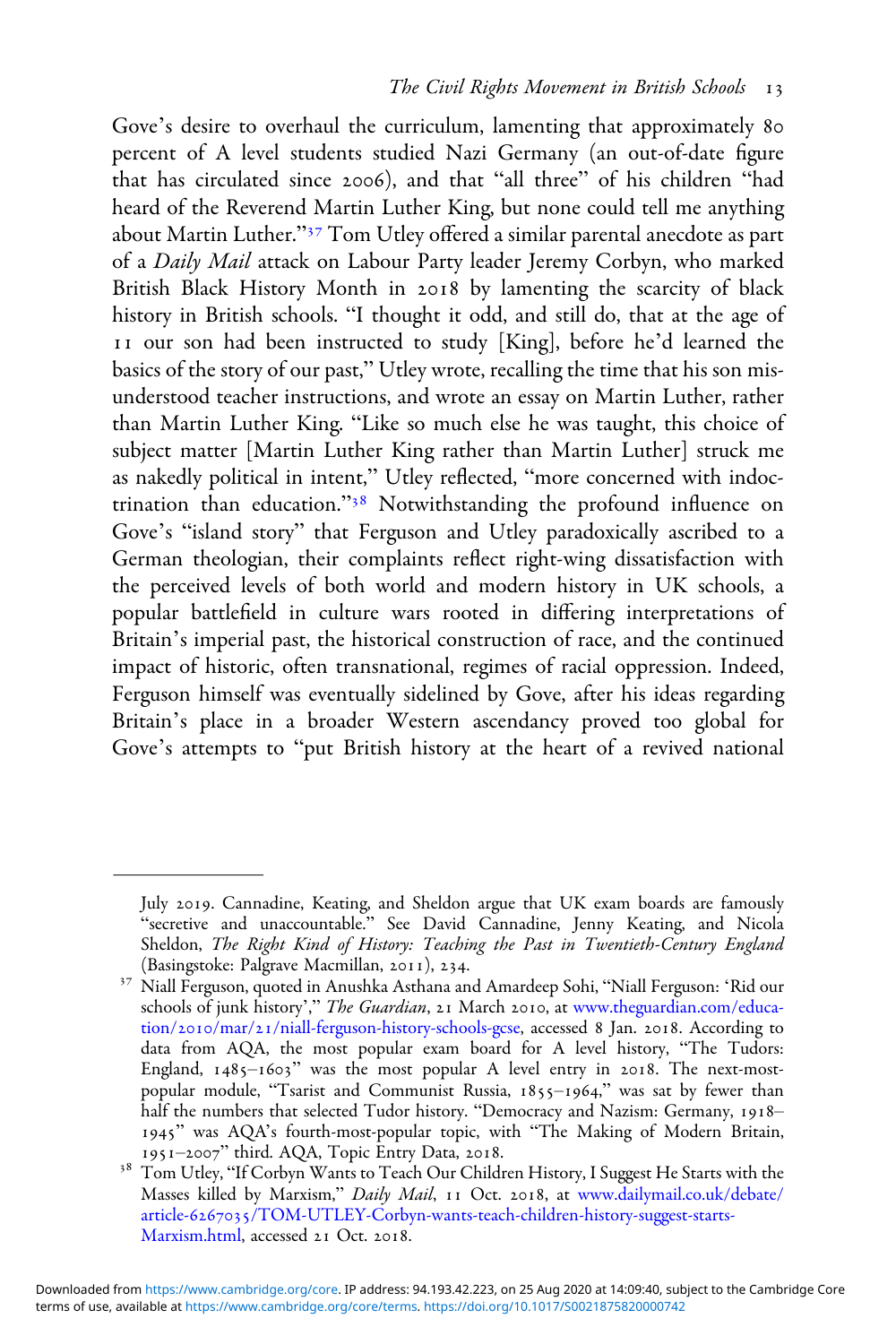curriculum" – a curriculum that embodied a resolutely white version of that history.<sup>39</sup>

Like the efforts to expand black studies in Britain's universities, calls for more black history in UK schools are often dismissed by those who seek to protect the privileged place of white, Eurocentric history. Noting this often "subliminal effort to hold on to the right to interpret the Black British experience and to assert what is best for Black British people," Mark Christian references criticisms of black studies penned in the 1970s and 1980s, in which leading white academics Ernest Cashmore and Barry Troyna asserted that the positive image of "the black man" in "Black or Afro-studies … has no necessary connection with life in England in the late twentieth-century – not even for blacks."<sup>40</sup> The idea that African history could be considered "meaningless to contemporary Black youth, yet ancient Roman history is not questioned as being futile to the lives of working-class White youth," is at the heart of British education, Christian argues, and "has proved to be a major obstacle to the development of a coherent and stable Black Studies curriculum in the British education system." Emphasizing further structural problems, Christian notes that "[v]ery few scholars have emerged from the British education system to teach Black Studies in the fullest sense."<sup>41</sup> As a 2018 Royal Historical Society (RHS) survey revealed, black and ethnic-minority students largely rejected history as an area of study. While 85 percent of all academics in Britain are white, for historians the figure rose to 93.7 percent. Black historians made up just 0.5 percent of history departments in the UK.<sup>42</sup>

### III

For those invested in the value of non-white British experiences and the idea that studying and teaching history beyond Gove's carefully solipsized island is a fruitful and rewarding endeavour, King offers interesting avenues for

- <sup>39</sup> Michael Gove, "All Pupils Will Learn Our Island Story," speech to the Conservative Party Conference, 5 Oct. 2010, at [https://conservative-speeches.sayit.mysociety.org/speech/](https://conservative-speeches.sayit.mysociety.org/speech/601441) 601441, accessed 19 June 2018.<br><sup>40</sup> Mark Christian, "Black Studies in the UK and US: A Comparative Analysis," in Jeanette
- R. Davidson, ed., African American Studies (Edinburgh: Edinburgh University Press, 2010), 149–67, 156; Ernest Cashmore and Barry Troyna, "Black Youth in Crisis," in Cashmore and Troyna, eds., *Black Youth in Crisis* (London: George Allen & Unwin, 1982), 15–34, 24.
- $41$  Christian, 155. Birmingham City University launched the UK's first black studies degree in . The UK's first postgraduate course in black studies opened at Goldsmiths, University
- <sup>42</sup> Royal Historical Society, "Race, Ethnicity & Equality in UK History: A Report and Resource for Change," Oct. 2018, at https://5hm1h4aktue2uejbs1hsqt31-wpengine. netdna-ssl.com/wp-content/uploads/2018/10/RHS\_race\_report\_EMBARGO\_0001\_ 18Oct.pdf, accessed 19 Nov. 2018.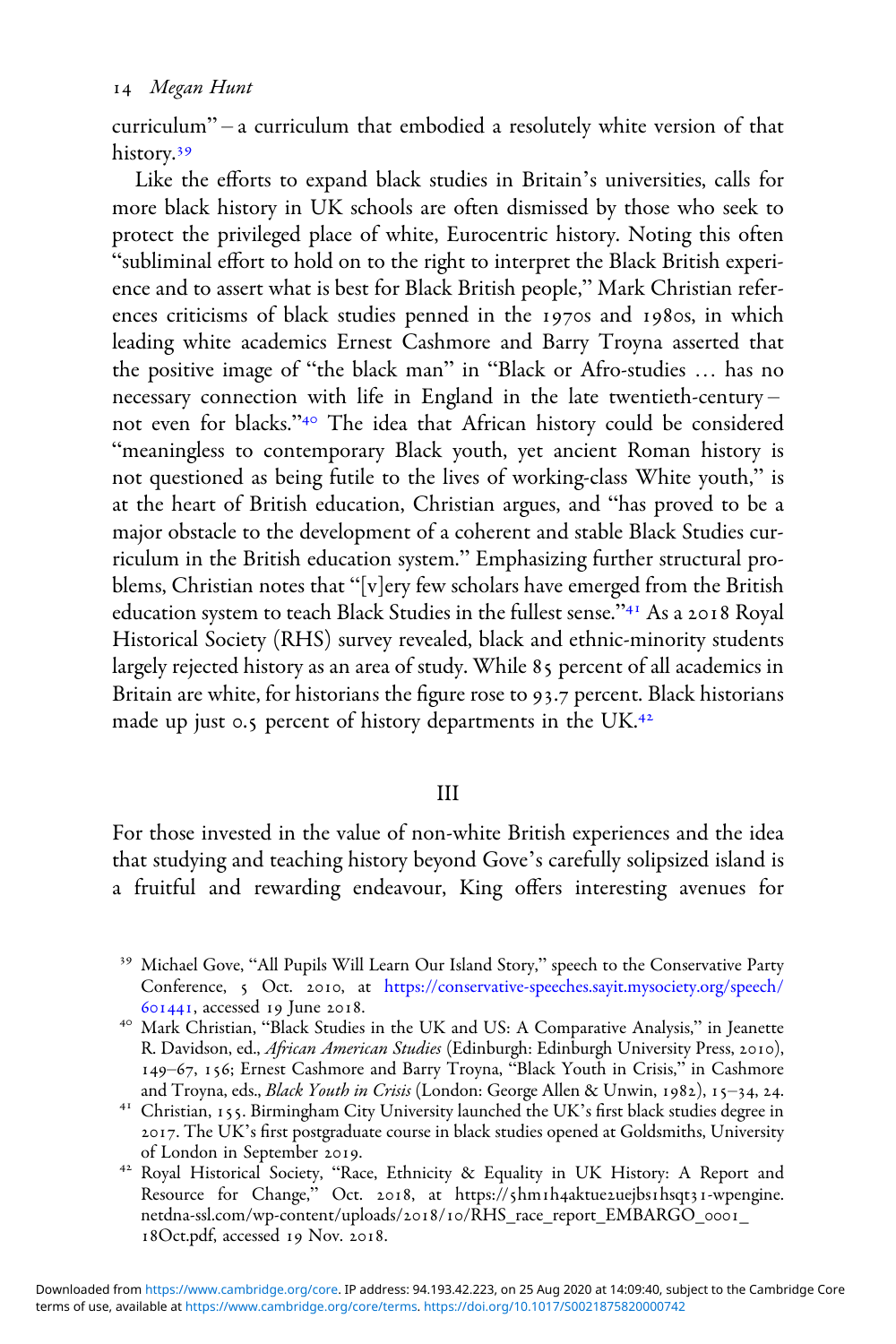exploration.<sup>43</sup> But if US textbooks routinely confine the African American struggle to what Jacquelyn Dowd Hall calls "a single halcyon decade" and "limited noneconomic objectives," there is a tendency to compartmentalize it still further in the UK, by teaching the civil rights movement only in its American manifestation and ignoring the links and networks that encouraged and facilitated transatlantic protest movements and solidarity.<sup>44</sup> Although individual teachers may well make their own links between local, national, and international history, our study of UK textbooks and curricula shows that they are not being formally supported or encouraged to do so.

By neglecting British links to the long African American freedom struggle, including British involvement in the Atlantic slave trade which made that struggle necessary, UK curricula and textbooks limit teachers and students to a grand historical narrative that often feels extremely distant – both geographically and culturally. This prevents students from making connections between global histories and those of their own communities. King's 1967 visit to Newcastle upon Tyne, for example, is not just "a fascinating piece of local history," as Brian Ward notes, but a reminder of how individual stories contribute to and connect with "far bigger historical and geographical worlds."<sup>45</sup>

King's decision to accept an invitation to Newcastle, a city he had probably never heard of, reveals much about his "evolving sense of international leadership and responsibility, but also about how expressions of approval and encouragement from overseas strengthened his resolve to continue the struggle in the US, especially at times of acute political and personal crisis."<sup>46</sup> A vocal critic of America's continued military involvement in Vietnam, King was keen to stress the global intersections of racism, imperialism, and capitalism when he visited the UK in 1967. Exasperated by US foreign and domestic policy, King's vexed but often productive relationship with President Lyndon Johnson had deteriorated. He was also subject to increasing scrutiny and harassment from the FBI, which had wiretapped his phones since 1963. Moreover, King's increased emphasis on the economic and social inequalities endemic to capitalism and strident calls for federal intervention in addressing those problems alienated many who had supported black demands for basic civil and voting rights. Erstwhile civil rights allies, such as Roy Wilkins of the NAACP and Whitney Young of the National Urban League, began to

<sup>&</sup>lt;sup>43</sup> Evans, "The Wonderfulness of Us."<br><sup>44</sup> Jacquelyn Dowd Hall, "The Long Civil Rights Movement and the Political Uses of the<br>Past," *Journal of American History*, 91, 4 (March 2005), 1233–63, 1234.

<sup>&</sup>lt;sup>45</sup> Ward, Martin Luther King in Newcastle, 17. For more on King as a global figure see Jason Sokol, The Heavens Might Crack: The Death and Legacy of Martin Luther King, Jr. (New York: Basic Books, 2018). (New York: Basic Books, 2018).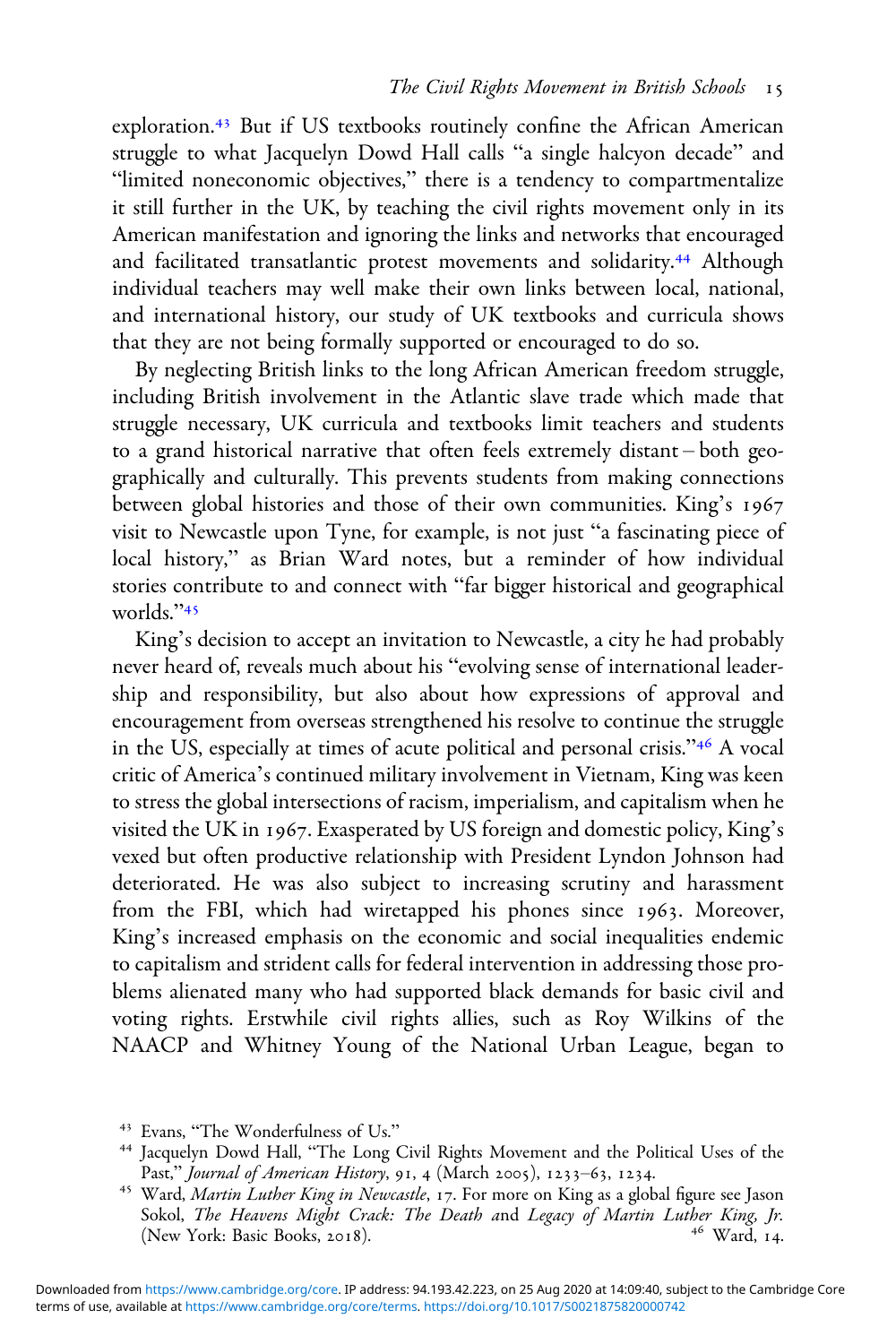question King's patriotism and lambasted him for distracting attention from the black freedom struggle and risking white support. Black power leaders questioned the wisdom of King's tireless pursuit of interracial alliances, while some, including the Black Panther Party, doubted the effectiveness of King's nonviolent philosophy in the face of continued racial brutality, embraced armed self-defence tactics, and offered alternative means of protest. King's Newcastle visit, and British responses to it amid heated domestic debates over immigration policy and proposed legislation to protect minority rights, reflected all of these themes: thus it offers the potential to scrutinize key issues in King's final years, and to do so in relation to crucial developments in Britain's racial history, not least the simultaneous escalation of minority and white supremacist activism.<sup>47</sup>

As is the case in the US, however, few UK textbooks cover this later period of King's life, other than to briefly reference urban rebellions that "began" in Watts, Los Angeles, just days after Lyndon Johnson signed the 1965 Voting Rights Act, and spread across American cities in subsequent summers. Such unrest, usually attributed to the national rise of black power, rather than community responses to specific, local events, often works to cast King as the "moderate" voice – simultaneously downplaying his radicalism and relegating black power to a reactionary and damaging deterioration of the "true" movement. In her A level textbook Civil Rights in the USA, 1945-68, Vivienne Sanders poses the following "key question:" "What was the impact of Watts upon Martin Luther King?" but provides no details of the events that precipitated the rebellion, the scale of the damage, or even the loss of thirtyfour lives until much later in the book, when the uprising is briefly reassessed as part of both "The Rise of Black Power in the 1960s" and "The factors that stopped Johnson doing more for blacks."<sup>48</sup> As such, there is a problematic compartmentalization of civil rights issues – chapters on King as the mainstream movement, followed by the black power declension narrative, and a final assessment of presidential approaches. Thus, while Sanders notes

 For King's new public radicalism and increasingly isolated and embattled position see Adam Fairclough, To Redeem the Soul of America: The Southern Christian Leadership Conference and Martin Luther King, Jr. (Athens: University of Georgia Press, 1987), 309-31, 333-45, 352-53; Thomas Jackson, From Human Rights to Civil Rights: Martin Luther King, Jr. and the Struggle for Economic Justice (Philadelphia: University of Pennsylvania Press, 2007); Sylvie Laurent, King and the Other America: The Poor People's Campaign and the Quest for Economic Equality (Berkeley: University of California Press, 2018). For the split with Johnson see Sylvia Ellis, Freedom's Pragmatist: Lyndon Johnson and Civil Rights (Gainesville: University Press of Florida, 2013), 235-38, 254-56. For the FBI campaigns against King see Kenneth O'Reilly, *Racial Matters: The FBI's Secret File on Black America* (New York: Free Press, 1989), 121–55, 242–45, 286–91.

<sup>&</sup>lt;sup>48</sup> Sanders, *Civil Rights*, 99, added emphasis, 120, 149-50.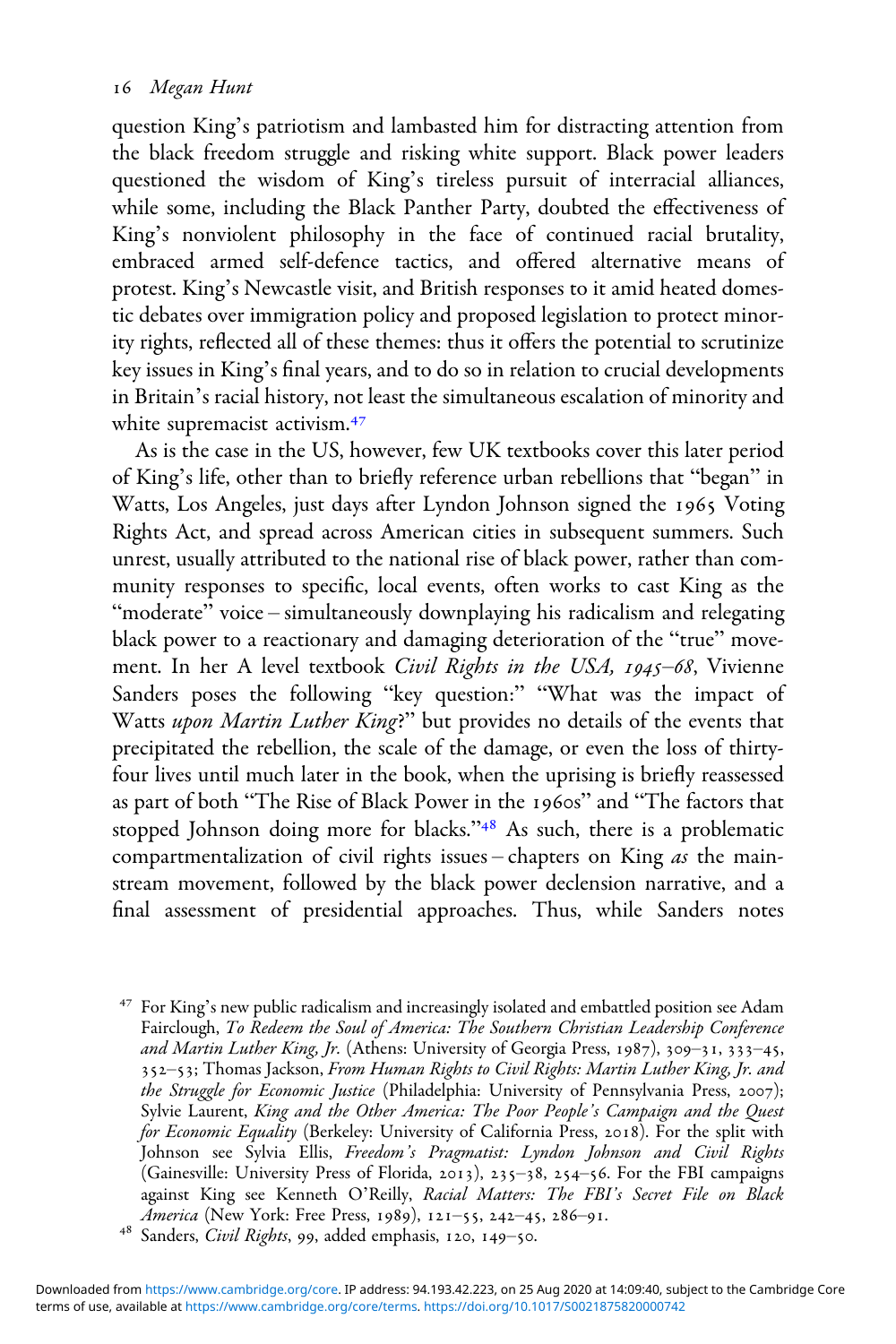King's assessment of the riots as "a class revolt," Watts serves only as a turning point in the dominant textbook narrative, in order to make sense of King's later disappointments in Chicago and explain the rise of "extremists" such as Stokely Carmichael.<sup>49</sup> "[S]erious rioting in Los Angeles gave a violently unpleasant foretaste of things to come," Paterson, Willoughby, and Willoughby write. "The civil rights movement had suddenly entered another phase."50

Consistently presented as the heroic early movement's more militant, more violent, less temperate descendent, "Black Power is often reduced," historian Peniel Joseph writes, "to symbols associated with its advocacy of self-defense (i.e., the Black Panthers)." The prominence of this narrative in public memory and popular culture, Joseph argues, "creates a situation in which the BPM [black power movement] can be conveniently blamed for the demise of the Civil Rights Movement, rather than being viewed as an alternative to the ineffectiveness of civil rights demands in critical areas of American life."<sup>51</sup> Recuperating the histories of civil rights activity outside the South, as well as what Joseph calls "the multilayered roots of Black Power-era radicalism," scholarly work by Timothy Tyson and Jeanne Theoharis, amongst others, complicates this crude dichotomy.<sup>52</sup> Yet such binaries endure in textbooks, and are reinforced by Hollywood films such as The Butler (Lee Daniels, ), which implies that black power attracted an angry, radical, and uncouth section of black society that was opposed to the further development of an interracial America and disrespectful of its elders.

<sup>&</sup>lt;sup>49</sup> Ibid., 99.<br><sup>50</sup> Paterson, Willoughby, and Willoughby, *Civil Rights*, 77. The authors never reveal that 34 people were killed in Watts, just that "14,000 troops were required to restore order and 4,000 people were arrested."

<sup>&</sup>lt;sup>51</sup> Peniel E. Joseph, "Toward a Historiography of the Black Power Movement," in Joseph, ed., The Black Power Movement: Rethinking the Civil Rights–Black Power Era (New York: Routledge, 2006),  $1-25$ , 3. Murch illustrates that many key Black Panthers actually repudiated the label Black Power, "and chose instead to emphasize the international, and ultimately 'intercommunal' nature of their organizing." Donna Murch, "When the Panther Travels: Race and the Southern Diaspora in the History of the BPP,  $1964-1972$ ," in Nico Slate, ed., *Black Power Beyond Borders: The Global Dimensions of the Black Power*<br>*Movement* (New York: Palgrave Macmillan, 2012), 57–78, 59.

 $52$  Joseph, 4. See Timothy B. Tyson, Radio Free Dixie: Robert F. Williams and the Roots of Black Power (Chapel Hill: University of North Carolina Press, 2001); Jeanne Theoharis, "Hidden in Plain Sight: The Civil Rights Movement outside the South," in Mathew Lassiter and Joseph Crespino, eds., *The Myth of Southern Exceptionalism* (New York: Oxford University Press, 2009), 49–73.

<sup>&</sup>lt;sup>53</sup> The Butler presents black power as a negative force, dividing black America after a time of great unity. See Eddie Glaude, "Princeton Professor Analyzes 'Lee Daniels' The Butler.' Radio Interview with Dean Richards," WGN Chicago, 20 Aug. 2013, [http://wgnradio.](https://wgnradio.com/2013/08/20/princeton-professor-analyzes-lee-daniels-the-butler) com/2013/08/20[/princeton-professor-analyzes-lee-daniels-the-butler.](https://wgnradio.com/2013/08/20/princeton-professor-analyzes-lee-daniels-the-butler) The Butler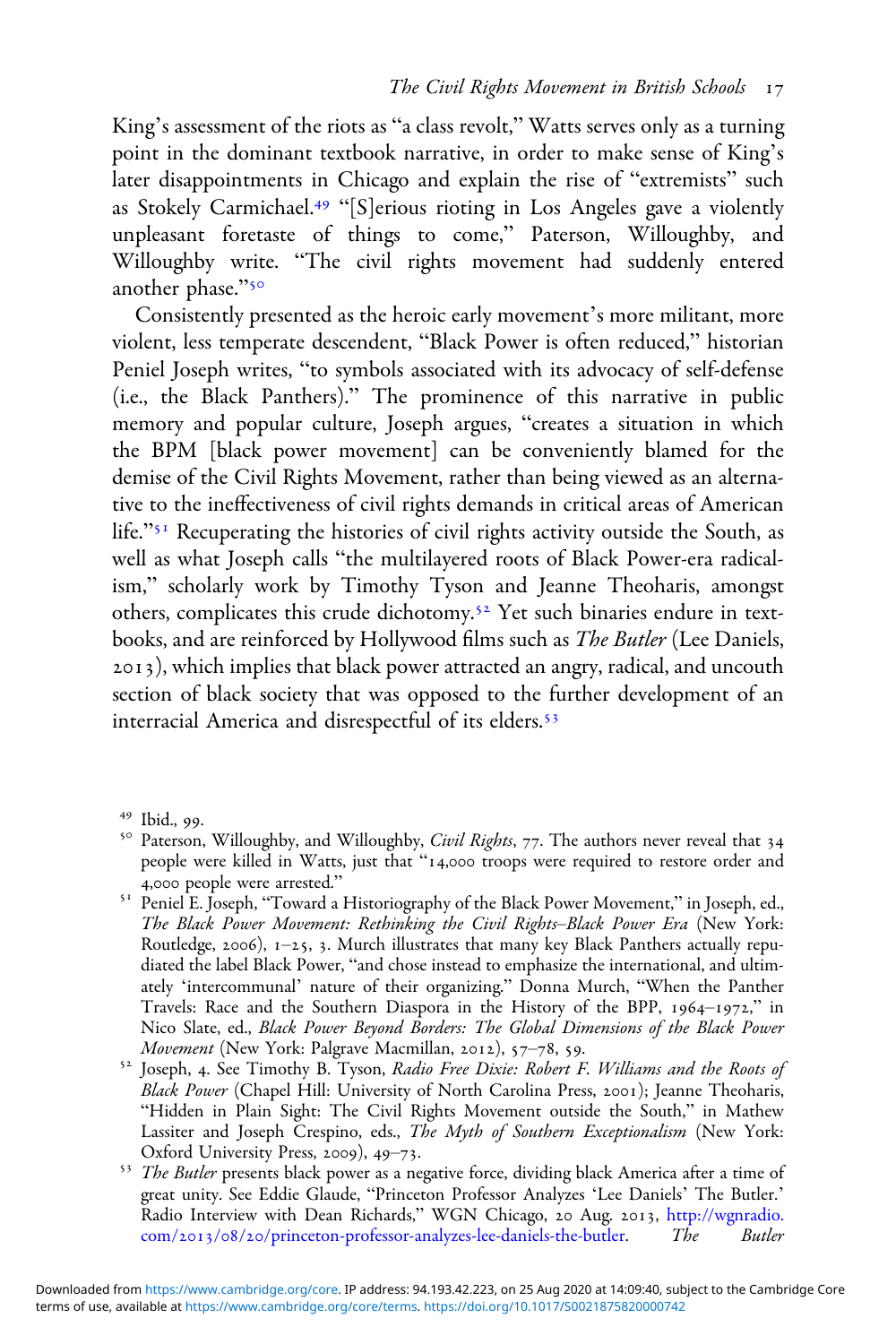#### 18 Megan Hunt

By the end of Sanders's chapter on King, she notes, "Within the southern context, King was a political radical who sought the vote for the disfranchised and a social radical who sought racial equality." <sup>54</sup> Such qualifiers are rare in a textbook committed, perhaps inevitably, to weighing King's contribution to the movement in the reductive "pros-and-cons" style of an A level exam essay. There is no place here for the fact that, as early as 1951, King had written how "American capitalism has seen its best days," no recognition of his commitment to confronting economic inequalities even during the early phase of his activism.<sup>55</sup> Likewise, the textbook devotes only a paragraph to King's criticisms of the Vietnam War (a conflict erroneously defined as beginning in 1965) and offers no real insight into the range of responses his antiwar stance generated.

It is not uncommon for the later chapters of King's life to be largely omitted from textbook narratives, as his demands for a drastic overhaul of American society and values raise difficult questions of both the past and the present. King had been radicalized by the movement itself, and by its bitter disappointments when faced with the limitations of white liberalism. As Julian Bond noted, King's

last years were marked by changes in black America's demands and white America's response. In 1955 in Montgomery, blacks had peacefully asked for seats at an abundant table; they could gain, and no one would lose. As the movement eliminated legal segregation and attacked segregation's legacy, demanding relief from the residual damage it continued to do, many whites began to believe blacks wanted the entire table for themselves.<sup>57</sup>

Such insight is far removed from the focus on a short but effective period of peaceful change currently propagated by school textbooks: a valorizing narrative, in which King led the US closer towards the nation it was destined to become. Indeed, since the moment of his assassination in April 1968, when Thomas Jackson argues white Americans set aside "their recent fear of King as a radical incendiary," the slain activist was frozen "as a moderate 'civil rights' leader appealing to the nation's highest ideals."<sup>58</sup> King's "I Have a

personifies this ideological divide through its protagonist Cecil Gaines (Forrest Whitaker), who struggles with and temporarily disowns his son Louis (David Oyelowo) during the latter's transition from peaceful nonviolent activist to black power advocate. See Megan Hunt, "'Southern by the Grace of God': Religion and Race in Hollywood's South since the 1960s," PhD diss., Northumbria University, 2016, 186–7, at [http://nrl.northumbria.](https://nrl.northumbria.ac.uk/32576/1/hunt.megan_phd.pdf)<br>ac.uk/32576/1/hunt.megan\_phd.pdf.  $^{54}$  Sanders, 105.

<sup>&</sup>lt;sup>55</sup> Martin Luther King, "Notes on American Capitalism," n.d. (1951), in *The Papers of Martin Luther King*, 435–36.

<sup>&</sup>lt;sup>57</sup> Julian Bond, "Remember the Man and the Hero, Not Just Half the Dream," Seattle Times, 3 April 1993, available at [http://old.seattletimes.com/special/mlk/perspectives/re](https://old.seattletimes.com/special/mlk/perspectives/reflections/bond.html)flections/<br>bond.html, accessed 4 Jan. 2018.

<sup>&</sup>lt;sup>58</sup> Jackson, From Human Rights to Civil Rights, 359.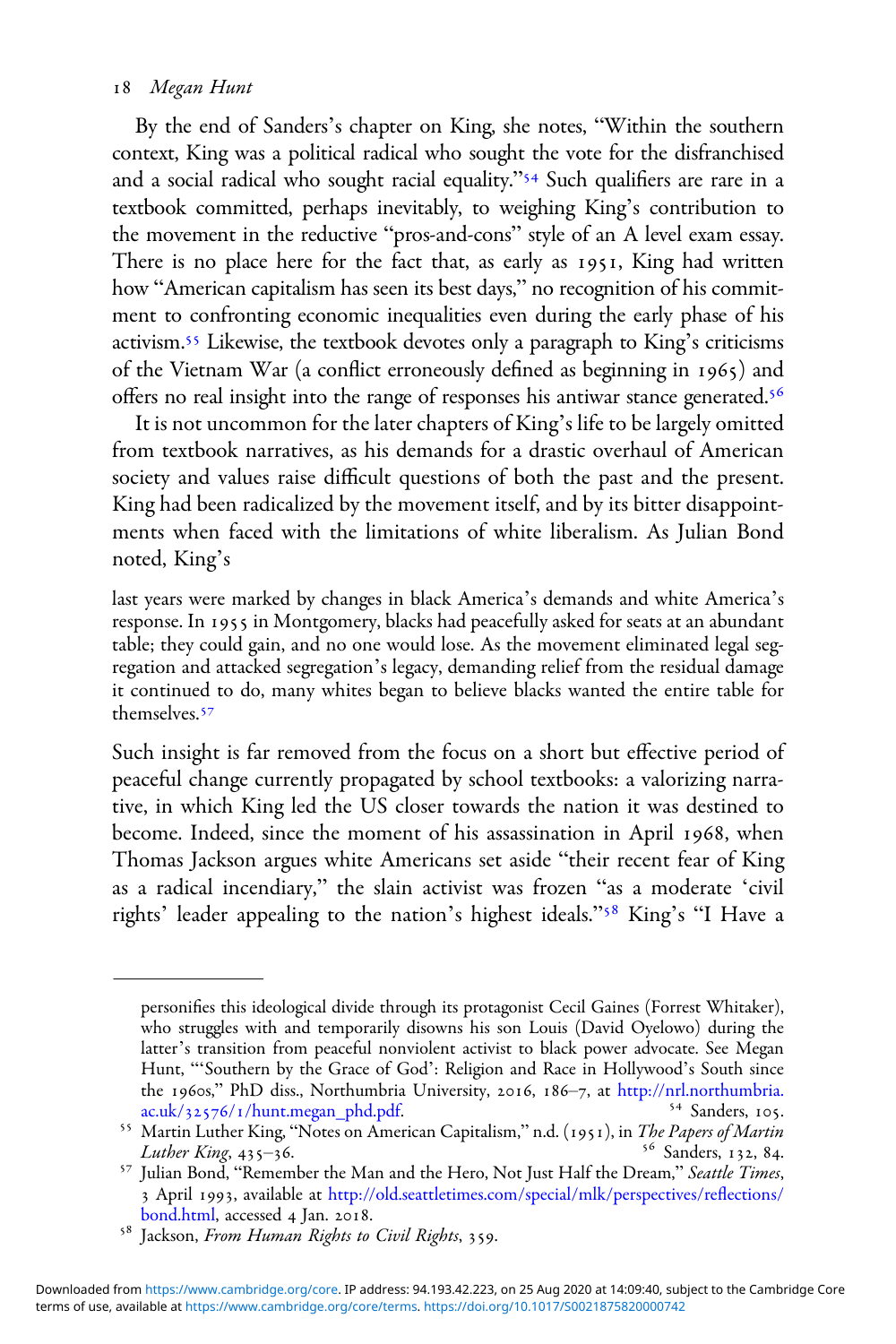Dream" speech, delivered from the Lincoln Memorial during the March on Washington for Jobs and Freedom in August 1963, became the central image and soundtrack of this vision of King. It was "King at his best," according to Sanders, because "the morality [of the March] could not be doubted."<sup>59</sup> It is never mentioned that the March, co-organized by eminent labour leader A. Philip Randolph and socialist intellectual Bayard Rustin, was for "Jobs and Freedom," reflecting a clear understanding that economic opportunity and racial equality were intimately connected. Textbooks also dedicate little, if any, attention to the frustrated militancy evident in the early sections of King's speech, when he implicitly indicted the Kennedy administration's failure to act forthrightly on civil rights and explicitly condemned a socioeconomic system in which "the Negro lives on a lonely island of poverty in the midst of a vast ocean of material prosperity."

Regularly presented as a powerless bystander to the turbulence of the late 1960s, King usually serves as a welcome reminder of what historian-activist Van Gosse calls the "'good' sixties," before his "dream" turned nightmare in the wake of black power, rioting, and the travesty of Vietnam.<sup>61</sup> In Montgomery, as in many campaigns during the late 1950s and early 1960s, King's image of respectability was consciously crafted.<sup>62</sup> But endorsing respectability was not merely an expedient performance; it helped shape and construct an image of the movement that cemented itself in public consciousness. As such, it contributed to the rejection and fear of other forms of black political organization, especially those that were not rooted in the church and/or nonviolence, or which posited radical solutions to deep systemic inequalities. Nowhere is this more evident than in the representation of Malcolm X, whose major role in the development of African American political thought and protest usually serves only to highlight King's putative moderation and render the latter more palatable as the embodiment of shared national values. In school textbooks, the two men and their ideas are regularly stripped of complexity, their common ground eroded, their respective efforts to build

<sup>&</sup>lt;sup>59</sup> None of the textbooks assessed for this article afford the March on Washington its full title – the March on Washington for Jobs and Freedom.

<sup>&</sup>lt;sup>60</sup> Martin Luther King, "I Have a Dream," 28 Aug. 1963, in James M. Washington, ed., I Have a Dream: Writings and Speeches that Changed the World (San Francisco: HarperSanFrancisco, 1992), 102–6.

<sup>&</sup>lt;sup>61</sup> Van Gosse, "Consensus and Contradiction in Textbook Treatment of the 1960s," Journal of American History, 82, 2 (Sept. 1995), 658–69.<br><sup>62</sup> Marisa Chappell, Jenny Hutchinson, and Brian Ward, "'Dress Modestly, Neatly ... as if

You Were Going to Church': Respectability, Class and Gender in the Montgomery Bus Boycott and the Early Civil Rights Movement," in Peter J. Ling and Sharon Monteith, eds., Gender and the Civil Rights Movement (New Brunswick, NJ: Rutgers University Press, 2004),  $69-100$ , 70-72.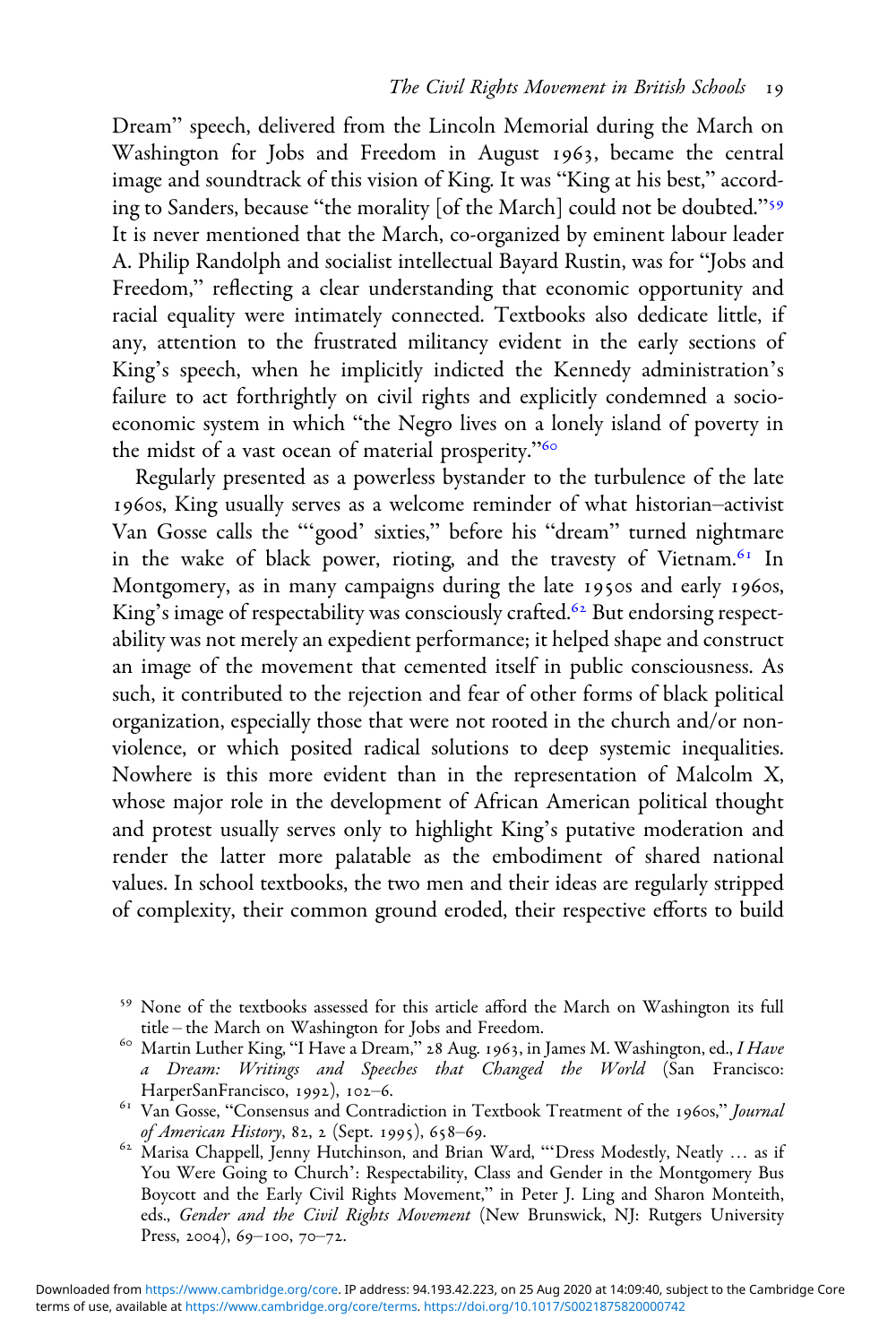international bonds forgotten, so that they can be conveniently presented as polar opposites.

In a manner that reflects the overly prescriptive nature of standardized assessments and mark schemes, UK students are frequently required to compare King and Malcolm X, to list differences between them, emphasizing King's middle-class southern and Christian background in contrast to Malcolm X's urban, working-class credentials and cachet among African Americans living in the "North" – an elastic term that is often a synonym for "cities" and usually encompasses anywhere not in the South, thereby flattening distinctions between, for example, the North East, the Mid-west and the West Coast.<sup>63</sup> "Martin Luther King and his civil rights successes in the South seemed irrelevant to blacks living in the poor areas of American cities," John Clare writes in GCSE textbook Modern World History, "where poverty, deprivation and unemployment were rife."<sup>64</sup> While Malcolm X did, of course, offer alternative visions of and pathways to African American liberation, and was undoubtedly more rooted in the urban North than was King, statements such as this falsely imply not only that the black South was entirely under King's influence, but also that it was largely middle-class. It also obscures the widespread rebellions that erupted in northern cities in the wake of King's assassination and which were, in part at least, reflections of his importance in those communities.

Such factual lacunae and interpretive flaws have a lasting impact on how students dichotomize the civil rights movement between the South and the North, a geographical error that also encourages the tendency to exaggerate the discontinuities between ostensibly civil rights struggles (associated with the South before 1965) and black power protests (associated with the post-1965 North).<sup>65</sup> In these constructions, King and Malcolm X form the basis for deceptively simple, value-laden comparisons, contributing to ideas of a misguided "descent" into black power. Malcolm's embrace of Islam, the evolution of his religious beliefs, and their impact on his political ideology and activism

 $63$  Murch, "When the Panther Travels," 60, argues that the internal migration of millions of Americans between 1940 and 1970 necessitates a diasporic approach to northern civil rights

and black radicalism.<br>
<sup>64</sup> John Clare, AQA B: Modern World History (Oxford: Pearson/Heinemann, 2009), 229.<br>
<sup>65</sup> Works that challenge these dichotomies include Brian Purnell and Jeanne Theoharis, eds., with Komozi Woodard, The Strange Careers of the Jim Crow North: Segregation and Struggle Outside the South (New York: New York University Press, 2019); Thomas Sugrue, Sweet Land of Liberty: The Forgotten Struggle for Civil Rights in the North (New York: Random House, 2009); Matthew D. Lassiter and Joseph Crespino, eds., The Myth of Southern Exceptionalism (New York: Oxford University Press, 2010); Jeanne Theoharis and Komosi Woodard, eds., Freedom North: Black Freedom Struggles outside the South,  $1940 - 1980$  (New York: Palgrave Macmillan, 2003).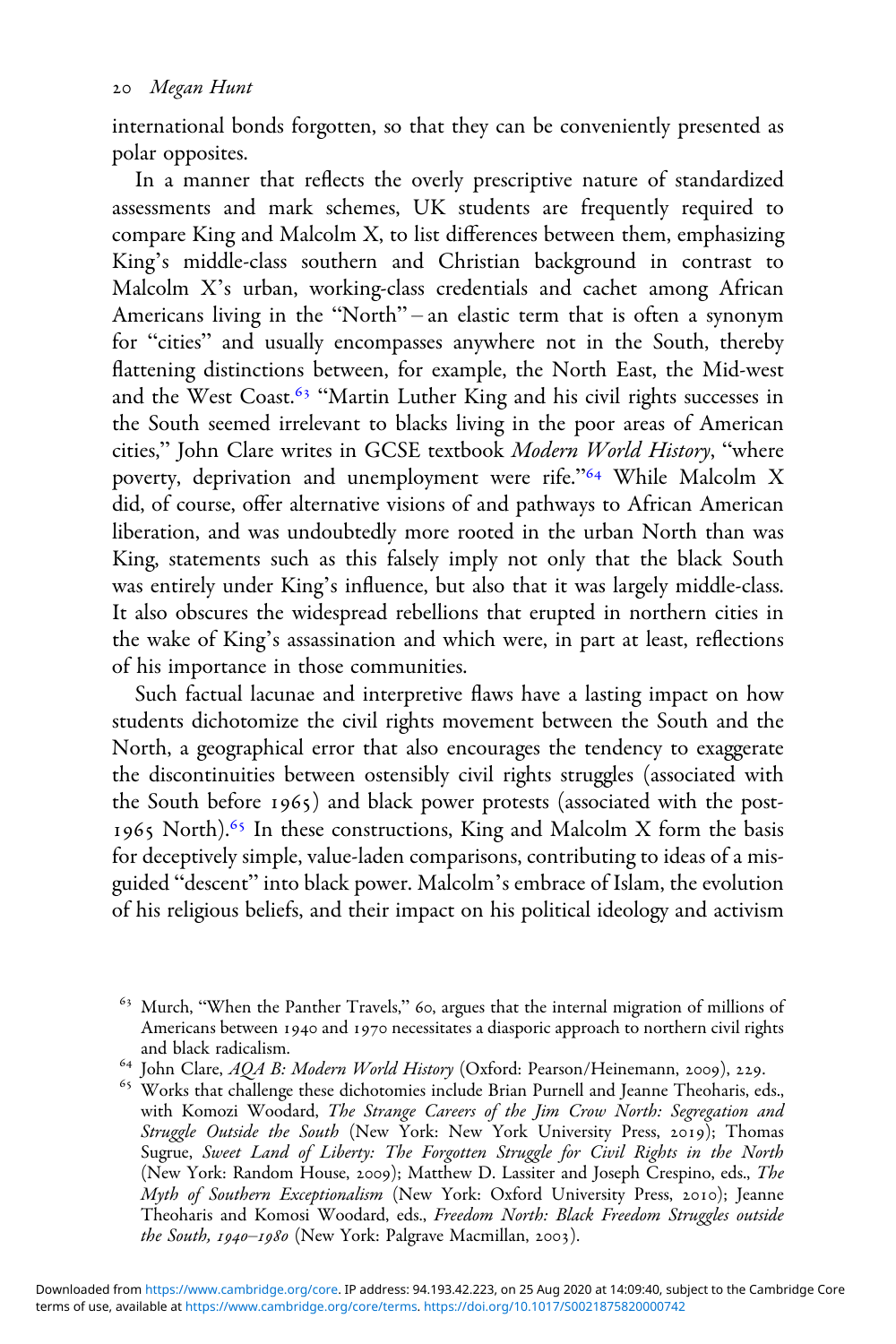are rarely given much attention in this framework. Nor is the fact that his assassination in 1965 prevented his engagement with the formal adoption of black power that Stokely Carmichael first popularized in 1966. Malcolm's influence on Carmichael and other black power radicals is undisputed. But the frequency with which students assume that Malcolm X was physically present for this "new" wave of protest reveals their repeated exposure to a factually problematic as well as intellectually unsophisticated timeline. The refusal to view King and Malcolm as individuals whose ideas and activism evolved and occasionally overlapped obscures their shared understanding of an international system of white supremacy historically rooted in colonialism and empire, and sustained by the workings of global capitalism. Like their American counterparts, British textbook authors have found little room to explore this common intellectual and often transnational ground. Moreover, they are also largely reluctant to engage with what Gosse provocatively describes as "one of the hardest facts about the sixties: when it came to nonwhite activists, national, state, and local government agencies engaged in systematic oppression."<sup>66</sup>

#### IV

Considerable work has been undertaken by historians, educational specialists, and sociologists to document King's legacy in the US, while geographers have discussed his memory as embodied in the particular (street names and municipal buildings) and the global (his vision of an interconnected Beloved Community).<sup>67</sup> Similarly, much has been written about what Thomas Jackson calls "the plasticity of the King icon," which enabled President Ronald Reagan "to turn King into a color-blind opponent of racial 'quotas'

<sup>&</sup>lt;sup>66</sup> Gosse, 663.<br><sup>67</sup> See Aldridge, "The Limits of Master Narratives"; Wills, "Some People Even Died"; Lewis V. Baldwin and Rufus Burrow Jr, eds., The Domestication of Martin Luther King Jr.: Clarence B. Jones, Right-Wing Conservatism and the Manipulation of the King Legacy (Eugene, OR: Cascade Books, 2013); Derek H. Alderman, "School Names as Cultural Arenas: The Naming of US Public Schools after Martin Luther King, Jr.," Urban Geography, 7, 2 (2013), 601-26; Alderman, "Street Names and the Scaling of Memory: The Politics of Commemorating Martin Luther King, Jr within the African American Community,' Area, 35, 2 (June 2003),  $163-73$ ; Joshua F. J. Inwood, "Searching for the Promised Land: Examining Dr Martin Luther King's Concept of the Beloved Community," Antipode, 41, 3 (2009), 487-508; Lewis V. Baldwin and Paul R. Dekar, eds., "In an Inescapable Network of Mutuality:" Martin Luther King, Jr. and the Globalization of an Ethical Idea (Eugene, OR: Cascade Books, 2013).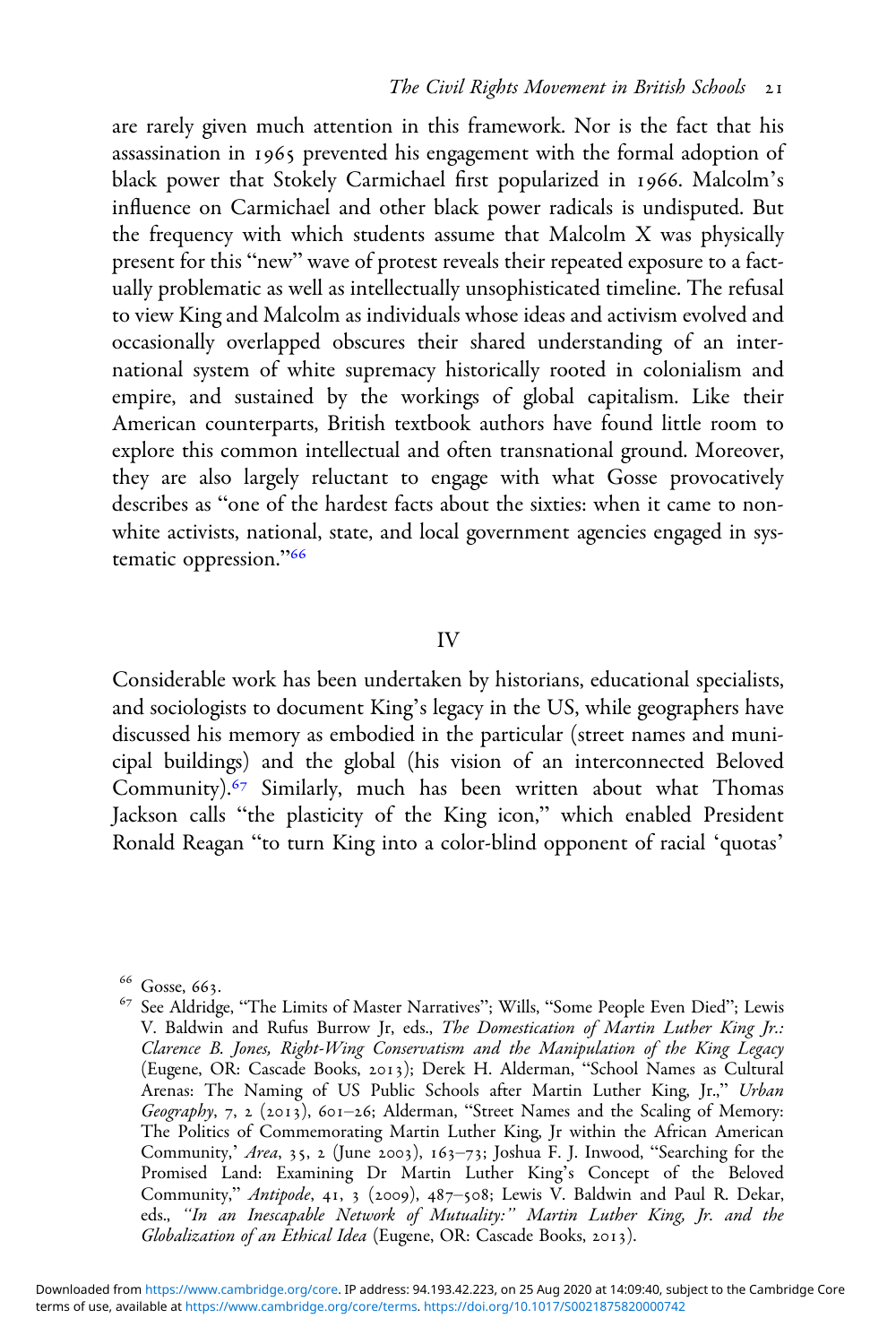and affirmative action."<sup>68</sup> The civil religion that has absorbed King has long been used "as a tool of social cohesion and political legitimation," Jana Weiss writes.<sup>69</sup> Yet, as Ward observes, "despite a flourishing literature on race and the construction of social memory in the US, [scholars] have paid relatively little attention to international efforts to commemorate the African American freedom struggle," or to the ways in which its legacy circulates beyond America.

The scramble to define King's "meaning" and legacy have the most acute political consequences in the US, where civic pride and national identity are often rooted in ideas of the country as an ever-improving, ultimately perfectible nation, ideas frequently challenged by the manifest persistence of racial inequalities and injustice. King "was a man who wrested justice from the heart of a great country," Reagan observed on the first King Day public holiday in 1986, "And he succeeded because that great country had a heart to be seized."<sup>71</sup> But King's legacy and enduring global celebrity have consequences for contemporary discussions of race all over the world. In Why I'm No Longer Talking to White People about Race, Reni Eddo-Lodge's best-selling 2017 treatise on the overt and subtle manifestations of white supremacy in modern Britain, the author explicitly refers to King on four occasions. She draws attention to concurrent but largely forgotten events in the UK that echoed King's rhetoric and tactics, such as the 1963 Bristol Bus Boycott, and recalls the "American-centric educational displays and lesson plans" she encountered in school – her only formal introduction to black history before university. Most tellingly, Eddo-Lodge, a black British woman, discusses the correspondence she received from white people, who used King's words "in attempts to prove to me that my work is misguided, that I am doing it wrong." Recounting King's speech at the 1963 March on Washington for Jobs and Freedom, Eddo-Lodge's British critics informed her that "Martin Luther King, Jr. wanted a world in which people were not judged on the colour of their skin, but on the content of their character." Discussing the white backlash to ideas of "safe spaces" for people of colour to discuss problems and strategies for change, Eddo-Lodge suggests that

 $68$  Jackson, From Civil Rights to Human Rights, 360-61. See also, Ronald Turner, "The Dangers of Misappropriation: Misusing Martin Luther King, Jr.'s Legacy to Prove the Colorblind Thesis," *Michigan Journal of Race & Law*, 2, 1 (1996), 101-30.

<sup>&</sup>lt;sup>69</sup> Jana Weiss, "Remember, Celebrate, and Forget? The Martin Luther King Day and the Pitfalls of Civil Religion," *Journal of American Studies*, 53, 2 (May 2019), 428–48, 432.

<sup>&</sup>lt;sup>70</sup> Ward, Martin Luther King in Newcastle upon Tyne, 14. A recent exception is Sokol, The Heavens Might Crack. See also Alan Rice, Creating Memorials, Building Identities: The Politics of Memory in the Black Atlantic (Liverpool: Liverpool University Press, 2010).

<sup>&</sup>lt;sup>71</sup> President Ronald Reagan quoted in Peter Goldman, "Dr. Kins Last Victory," Newsweek, 27 Jan. 1986, 16.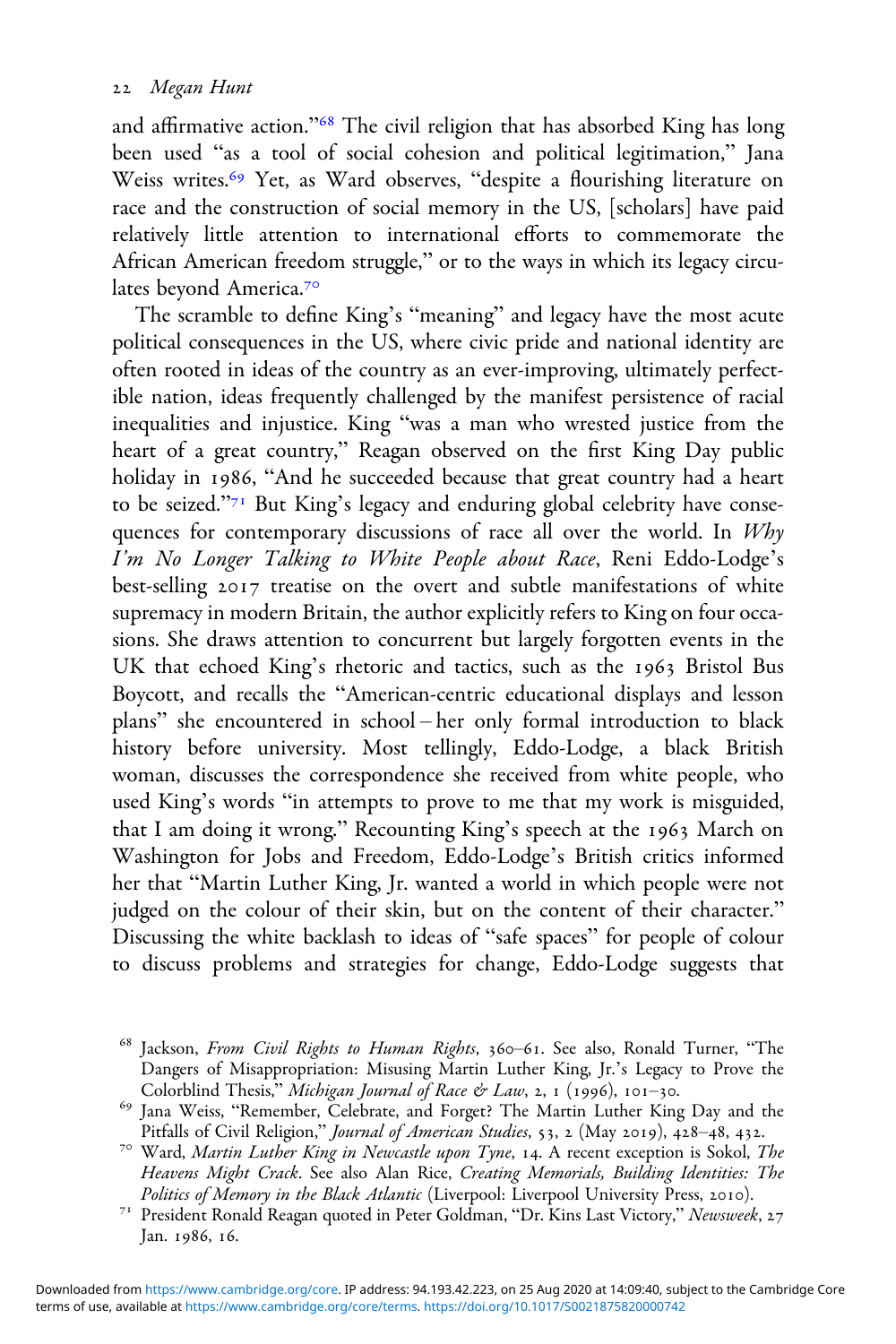King's words are now being used "to mean that *white* people should not be judged on the colour of their skin. That the power of whiteness as a race should not be judged."

In the 2018 paperback edition of her book, Eddo-Lodge reflected on its initial success and the conversations it provoked. Despite quoting King's 1963 "Letter from Birmingham Jail" at length in her original text to illustrate King's "grave disappointment with the white moderate … more devoted to 'order' than to justice," Eddo-Lodge was met with further declarations from whites that "Martin Luther King Junior would never approve of [her] work."<sup>73</sup> Using a reductive, highly selective rendering of King's legacy to admonish the work and viewpoint of one of the most influential black voices in modern Britain, Eddo-Lodge's critics demonstrate just how readily King's legacy is coopted by conscious and unconscious defenders of white privilege on both sides of the Atlantic. British historian David Olusoga, himself of mixed racial heritage, describes Eddo-Lodge's book as "a retreat, a place of greater safety, where black people go for confirmation that their lived experiences are not a fantasy, a place they go in an effort to remain sane."<sup>74</sup> That white critics repeatedly used King's decontextualized and dimly understood words to challenge the significance of such a profound and insightful piece of work demonstrates that how King is taught has enormous political ramifications beyond the US.

Further complicating this issue are complaints from many black commentators who echo Eddo-Lodge's concern that attempts to acknowledge black culture within British schools are often disproportionately centred on the African American experience. "An American-centric understanding of black history and identity makes Black History Month in the UK something like looking into a broken mirror," wrote Yomi Adegoke in The Guardian in October 2017. "You see yourself reflected within its fragments and the shards create a picture, though the whole thing is distorted." British children are more likely to learn about the Black Panther Party of Oakland, California than about South London's Black British Panthers, Adegoke continued, reflecting a wider critique of Britain's education system and its failure to educate students, black and white alike, on the legacy of slavery, colonialism,

<sup>&</sup>lt;sup>72</sup> Reni Eddo-Lodge, *Why I'm No Longer Talking to White People about Race* (London: Bloomsbury, 2018), 28, 1, 100–1, original emphasis.

<sup>&</sup>lt;sup>74</sup> David Olusoga, "We Risk Losing Slices of Our Past if We Don't Root Out Racism in Our Universities," The Guardian, 21 Oct. 2018, at [www.theguardian.com/commentisfree/](https://www.theguardian.com/commentisfree/2018/oct/21/we-risk-losing-slices-of-our-history-if-we-dont-root-out-racism-in-our-unversities)2018/ oct/[/we-risk-losing-slices-of-our-history-if-we-dont-root-out-racism-in-our-unversities](https://www.theguardian.com/commentisfree/2018/oct/21/we-risk-losing-slices-of-our-history-if-we-dont-root-out-racism-in-our-unversities), accessed 26 May 2020.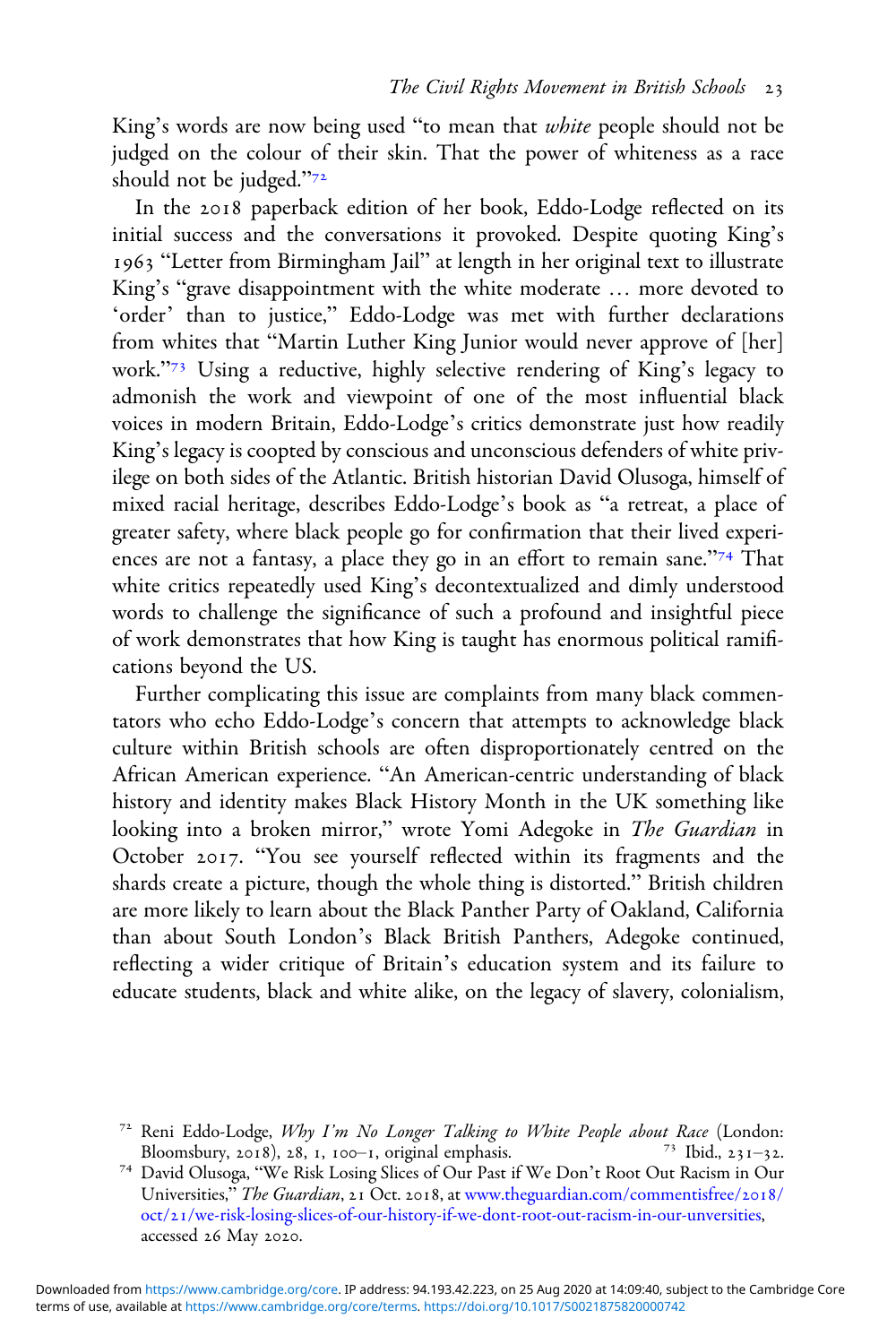and racism in modern Britain.<sup>75</sup> "Personal engagement is much more likely when the students are themselves encouraged through history teaching to have a sense of their own personal identity and their place in the world," the Historical Association, the UK's leading historical charity, reported in , while Nardia Foster has condemned how British schools often account for "black history" purely through the American civil rights movement.<sup>76</sup> Perhaps most alarmingly, the Historical Association also noted, "In an all-white school, little black history may be taught at all on the grounds that there are no black pupils to whom it would be relevant."

In the wake of such concerns, addressing the misrepresentation of Martin Luther King Jr. in British schools may appear incidental, secondary to a more urgent debate over how to teach more and better black British history. When reflecting on how little she knew of black British history, Reni Eddo-Lodge writes of being "kept ignorant."<sup>78</sup> Without question, black British history and culture deserve a much more conspicuous place in the UK school curriculum, as they do in the media and public life. The erasure, or marginalization, of that history contributes to the kind of mystified or distorted history that, as James Loewen points out, "usually signifies a continuing injustice in the present, like racism."<sup>79</sup> Recent scandals involving the UK government's shocking mistreatment of the Windrush generation are testament to what April-Louise Pennant and Nando Sigona have called a "contested history of settlement, integration and exclusion" in which the rights and claims to "Britishness" of nonwhites are routinely questioned and sometimes denied. As Pennant and Sigona argue, the fact that the seventieth anniversary of the *Empire Windrush's* 1948 arrival from the Caribbean coincided with the deportation or detention of some of those who had arrived as British subjects and citizens decades ago, plus news that the Black Cultural Archive (which stands in Windrush Square, Brixton) faced closure due to lack of funding, "calls into question how much their

<sup>&</sup>lt;sup>75</sup> Yomi Adegoke, "It's Black History Month – and at Last We're Celebrating British Heroes," The Guardian, 17 Oct. 2017, at [www.theguardian.com/commentisfree/](https://www.theguardian.com/commentisfree/2017/oct/16/black-history-month-british-culture-identity?CMP=share_btn_tw)2017/ oct/16[/black-history-month-british-culture-identity?CMP=share\\_btn\\_tw,](https://www.theguardian.com/commentisfree/2017/oct/16/black-history-month-british-culture-identity?CMP=share_btn_tw) accessed 28

Nov. 2017.<br><sup>76</sup> The Historical Association, *T.E.A.C.H.: Teaching Emotive and Controversial History, 3–19* (London: The Historical Association, 2007), 4; Nardia Foster, Out of Slavery: Learning<br>about the History of British Black Caribbean People (Bristol: Redcliffe, 2004), 6.

<sup>&</sup>lt;sup>77</sup> The Historical Association, 15. This reflects the SPLC's findings from the US, in which southern states, and those with large African American populations, tended to require more formal learning about the civil rights movement. <sup>78</sup> Eddo-Lodge, 54.

<sup>&</sup>lt;sup>79</sup> James Loewen, "Preface: Lies My Teacher Told Me in the Age of Alternative Facts," in Loewen, Lies My Teacher Told Me (New York: The New Press, 2018), xi-xx, xx.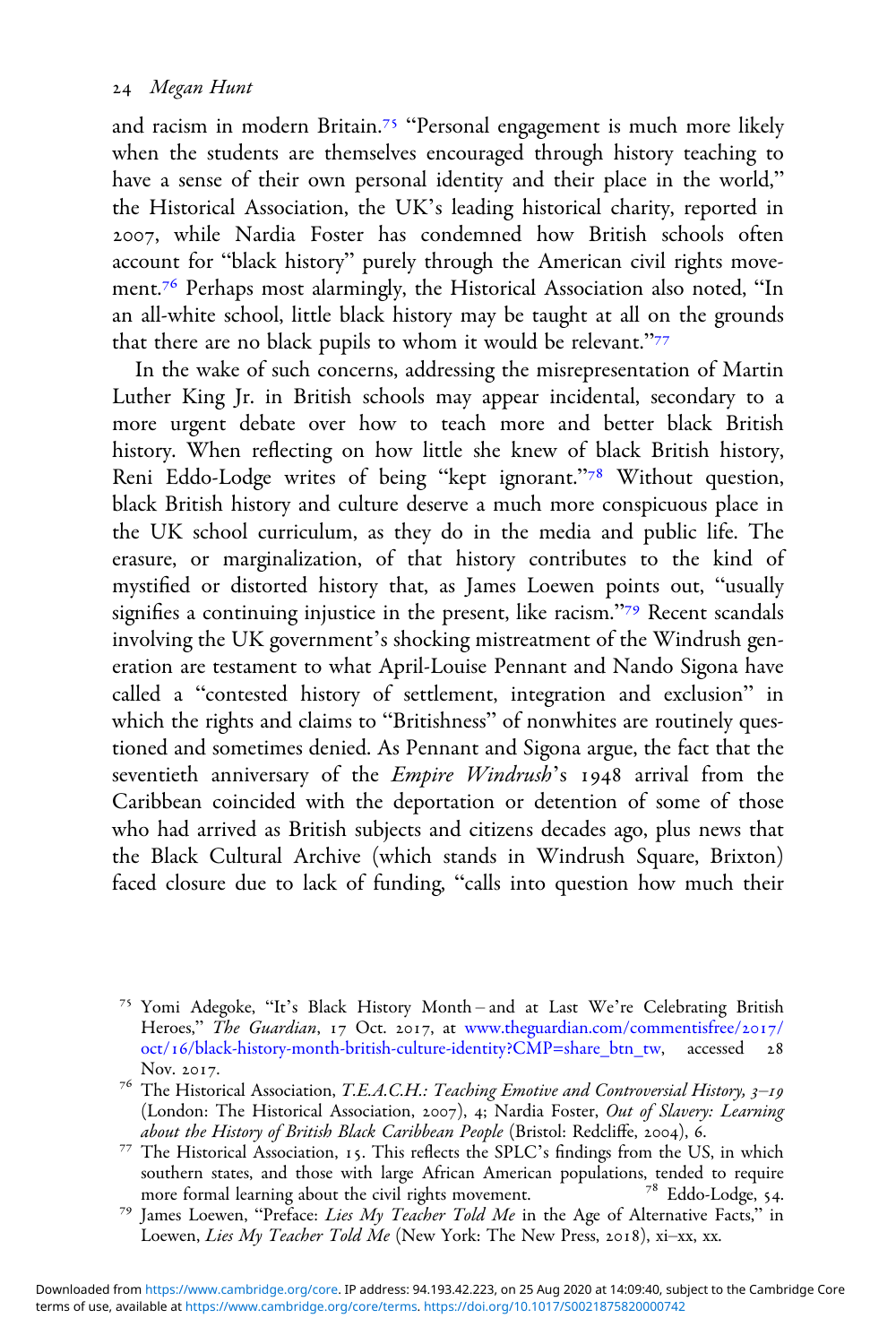presence, sacrifices and contributions are valued in Britain."<sup>80</sup> Citing Britain's "bout of amnesia," seventy years after "plead[ing] with its Commonwealth subjects to come to work and rebuild the country," Pennant and Sigona laid blame squarely on the inadequacies of the curriculum. "It's very rare that the contributions and histories of black people in Britain – which go back way further than  $1948$  – are incorporated or acknowledged within the curriculum," they write, noting that the arrival of the *Empire Windrush* was only introduced to (non-compulsory) history specifications in 2013. Even then, to focus on the arrival of the Windrush implies that Britain was exclusively white before 1948 and that those on board were overwhelmingly welcomed, rather than being, in many cases, the targets of racist abuse and discrimination.<sup>81</sup>

Official interest in issues of race in Britain's schools has traditionally focussed on rectifying alleged attainment gaps among students from different racial groups, rather than addressing the inadequacies of curriculum content. Thus Kehinde Andrews criticizes policymakers for "embracing the idea that it was the children who were 'underachieving'."<sup>82</sup> The UK Black Supplementary Schools Movement, which has provided additional education at the grass roots since the 1960s, reflects this frustration. Founded to promote pride in and awareness of black history and culture, Black Supplementary Schools simultaneously help students "to succeed using the tools and

80 April-Louise Pennant and Nando Sigona, "Black History Is Still Largely Ignored, 70 Years after Empire Windrush Reached Britain," The Conversation, 21 June 2018, at [https://the](https://theconversation.com/black-history-is-still-largely-ignored-70-years-after-empire-3windrush-reached-britain-98431)[conversation.com/black-history-is-still-largely-ignored-](https://theconversation.com/black-history-is-still-largely-ignored-70-years-after-empire-3windrush-reached-britain-98431)-years-after-empire-windrush[reached-britain-](https://theconversation.com/black-history-is-still-largely-ignored-70-years-after-empire-3windrush-reached-britain-98431)98431, accessed  $27$  June 2018. In December 2018 the BCA received a  $£200,000$  interim payment from the Department for Digital, Culture, Media & Sport after more than 100 Members of Parliament signed a letter urging the government to commit funds to the archive, which had received Heritage Lottery Funding since 2014. Sally Weale, "London's Black Cultural Archives get  $\tilde{E}$ 200,000 Stopgap Funding for Survival," The Guardian, 13 Dec. 2018, at [www.theguardian.com/uk-news/](https://www.theguardian.com/uk-news/2018/dec/13/london-black-cultural-archives-gets-thousands-stop-gap-funding-for-survival-heritage)2018/dec/13/ [london-black-cultural-archives-gets-thousands-stop-gap-funding-for-survival-heritage,](https://www.theguardian.com/uk-news/2018/dec/13/london-black-cultural-archives-gets-thousands-stop-gap-funding-for-survival-heritage) accessed  $27$  June  $2019$ . The significance of the archive was made clear when it emerged that the Home Office had destroyed the landing cards of thousands of Commonwealth migrants in 2009, thus eradicating the evidence of their legal arrival in Britain between  $1947$  and 1971. The BCA argued that such documents should have been passed on to them when they were no longer "needed" by the central government. "BCA exists to ensure the preservation of this history," it announced, "as our remit is to preserve the narratives of the people." Quoted in Eleanor Rose, "Black Cultural Archives Urge Government to Hand Over Important Documents to Avoid Second Windrush Fiasco, Bosses Claim," Evening Standard, 20 April 2018, at [www.standard.co.uk/news/uk/black-cultural-archives-urge-gov](https://www.standard.co.uk/news/uk/black-cultural-archives-urge-government-to-hand-over-important-documents-to-avoid-second-windrush-a3819081.html)[ernment-to-hand-over-important-documents-to-avoid-second-windrush-a](https://www.standard.co.uk/news/uk/black-cultural-archives-urge-government-to-hand-over-important-documents-to-avoid-second-windrush-a3819081.html)3819081.html, accessed 8 Nov. 2018.

 $82$  Kehinde Andrews, "Why Britain's Schools Are Failing to Tackle Racism," The Guardian, 12 Aug. 2015, at [www.theguardian.com/commentisfree/](https://www.theguardian.com/commentisfree/2015/aug/12/racism-schools-government-reforms-targets)2015/aug/12/racism-schools-gov[ernment-reforms-targets](https://www.theguardian.com/commentisfree/2015/aug/12/racism-schools-government-reforms-targets), accessed 28 Nov. 2017.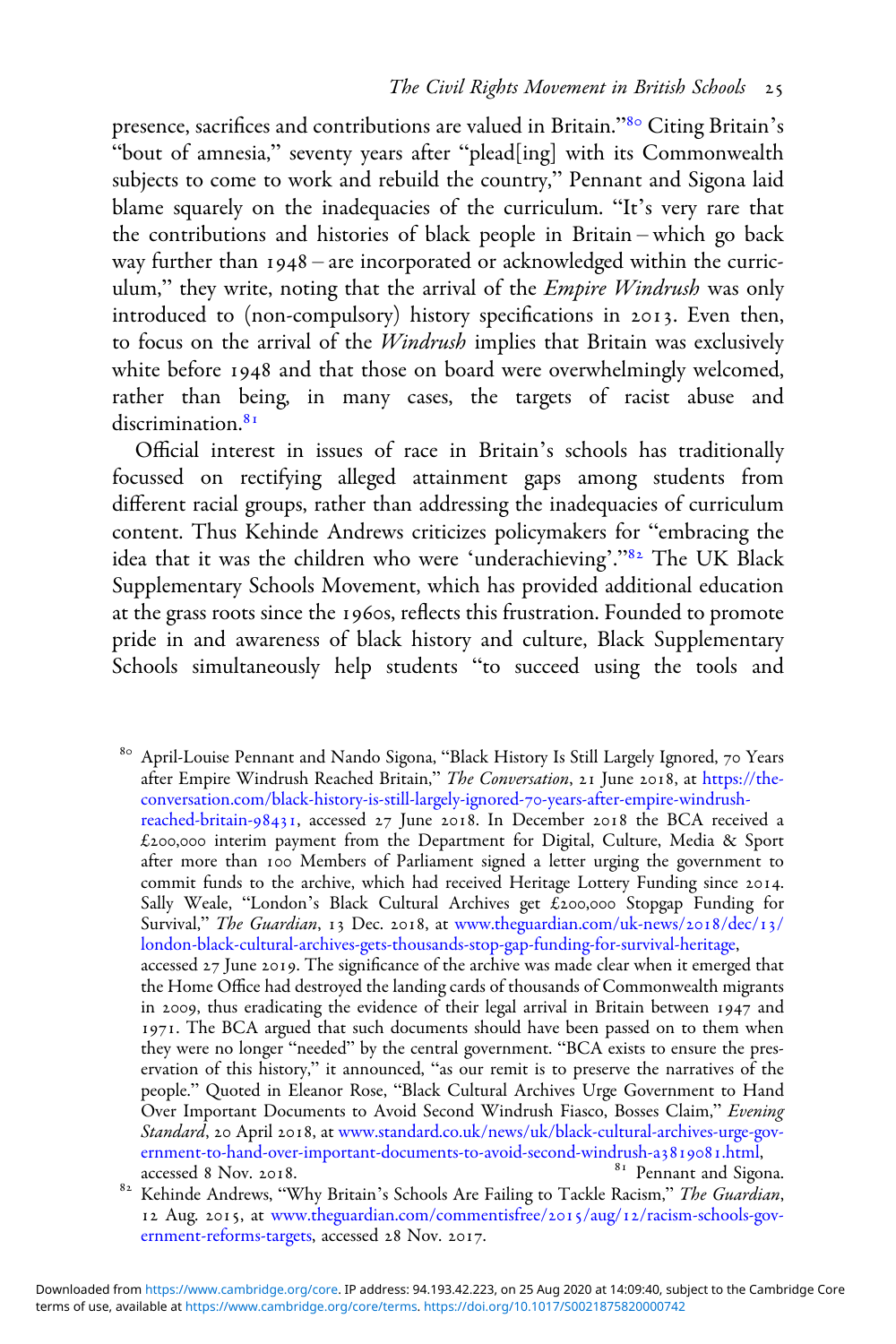assessment strategies they would encounter in mainstream education."<sup>83</sup> Andrews notes that the teaching of black history within these schools has always drawn on a "[d]iasporic politics that connects the students and teachers to an international politics and identity." Andrews names Marcus Garvey, Malcolm X, and Nelson and Winnie Mandela as key figures for the Supplementary Schools, concluding that "the general teaching of black history was focussed on the global Diaspora and how those experiences influenced Britain."

Perhaps, then, the problem is less that there is too much attention given to King and the African American freedom struggle in mainstream British schools, and rather that these topics are rarely presented in any meaningful way alongside equivalent – and often interconnected – struggles in the UK, the British Empire, or, later, the Commonwealth. While many of the modular options available to secondary students in the UK theoretically offer considerable opportunities to discuss the contemporary importance of historical topics and issues, the Historical Association reported that the vast majority "do not *require* any connection [to be] made with the present."<sup>85</sup> The US civil rights movement too often becomes "the story of the struggle against racism," Eddo-Lodge writes, "eclipsing the black British story so much that we convince ourselves that Britain has never had a problem with race."<sup>86</sup> Racism is therefore projected as a peculiarly American problem, evident still in staggering inequality, mass incarceration, debates over Confederate monuments and, most recently, widespread uprisings in response to continued police brutality and a presidency that is openly hostile to minorities. Yet there are clearly comparable and concurrent flashpoints throughout British history and contemporary politics that could and should be better probed in classrooms across the UK. To do so would encourage students to draw links between global manifestations of racism, and the legacies of slavery throughout the Atlantic World; it would challenge assumptions that "Britain does not have the same deep rooted problems as the US did," as one British university student put it when quizzed about the value of studying the African American freedom struggle.<sup>87</sup>

<sup>&</sup>lt;sup>83</sup> Kehinde Andrews, *Resisting Racism: Race, Inequality, and the Black Supplementary School Movement* (London: Institute of Education Press, 2013), 18.

<sup>84</sup> Kehinde Andrews, "The Problem of Political Blackness: Lessons from the Black

Supplementary School Movement," *Ethnic and Racial Studies*, 39, 11 (2016), 2060–78, 2071.<br>
<sup>85</sup> The Historical Association, 13, added emphasis.<br>
<sup>86</sup> Eddo-Lodge, 55, added emphasis.

<sup>&</sup>lt;sup>87</sup> Here, a student was answering the question "What relevance do you think studying MLK and/or the civil rights movement may have for modern Britain?" For further information on this informal, anonymous survey, see the affiliation note.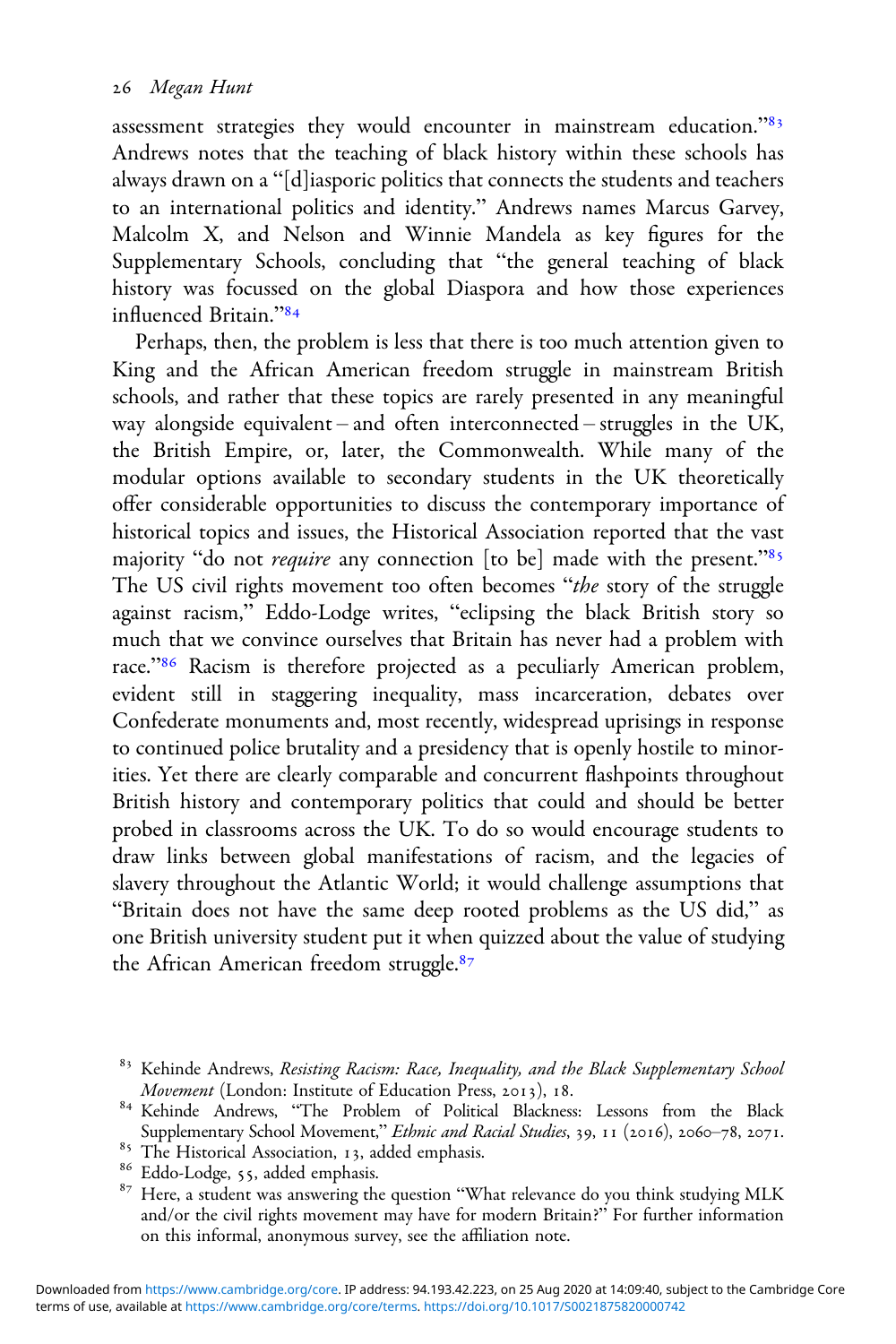None of the "standard" curricula or textbooks consulted for this article made any attempt to link King or the African American civil rights movement to events in the UK during the 1950s and 1960s – a pivotal period in the development of modern Britain that shaped its racial present.<sup>88</sup> This ignores transatlantic visits by high-profile African American leaders including King and Malcolm X, but also the importance of transnational activist networks and exchanges of ideas in the development of British antiracism, and civil rights and black power groups. While these groups often adopted the rhetoric, tactics, and symbolism of the American groups that inspired them, their composition and priorities reflected the specific issues they faced in the UK, as well as British conceptions of what it meant to be "black" at that time – a term that often encompassed those of Indian or Pakistani origin as well as those from the West Indies and Africa. "America was not the starting point of this exchange, nor Britain the final destination," Stephen Tuck writes.<sup>89</sup> Rooting his analysis in Malcolm  $X$ 's 1964 speech at the University of Oxford, Tuck concludes that the British activists and organizations that conversed with, invited and celebrated African American civil rights and black power leaders invite us to "de-center the United States in the study of the modern global anti-racist struggle."<sup>90</sup> In this context, the imperative is not to omit study of the African American freedom struggle, but rather to place it within a wider story of racial discrimination and efforts to resist it throughout the world, including the UK. While the distinctiveness of civil and human rights struggles in various locales at particular historic moments needs to be acknowledged, they did not happen in isolation. Their intertwined histories help shed light on the underlying structural coordinates of racial, gender, economic, and many other kinds of social inequality around the world and on the diverse movements that have emerged to confront them.

Opportunities for teachers to explore these connections exist, but the resources to assist them are sparse. The Black Curriculum syllabus provides teacher training and materials on twelve varied topics, from the influence of Caribbean music in the UK to contemporary issues around migration and deportation.<sup>91</sup> Assembly plans developed for Black History Month 2019 by Historians of the Twentieth Century United States (HOTCUS) showcase

<sup>&</sup>lt;sup>88</sup> In a rare and fleeting reference to the influence of African anticolonial struggles on King, Sanders, Civil Rights, 73, notes that "African Americans were fascinated by the emergence of independent African nations," and that King attended independence celebrations in Ghana, along with Vice President Richard Nixon, Adam Clayton Powell, and A. Philip Randolph.

<sup>&</sup>lt;sup>89</sup> Stephen Tuck, "Malcolm X's Visit to Oxford University: US Civil Rights, Black Britain, and the Special Relationship on Race," *American Historical Review*, 118, 1 (Feb. 2013), 76–103, 82.

 $10^{\circ}$  Ibid., 80.  $10^{\circ}$  See [www.theblackcurriculum.com/ourcurriculum,](https://www.theblackcurriculum.com/ourcurriculum) accessed 3 June 2020.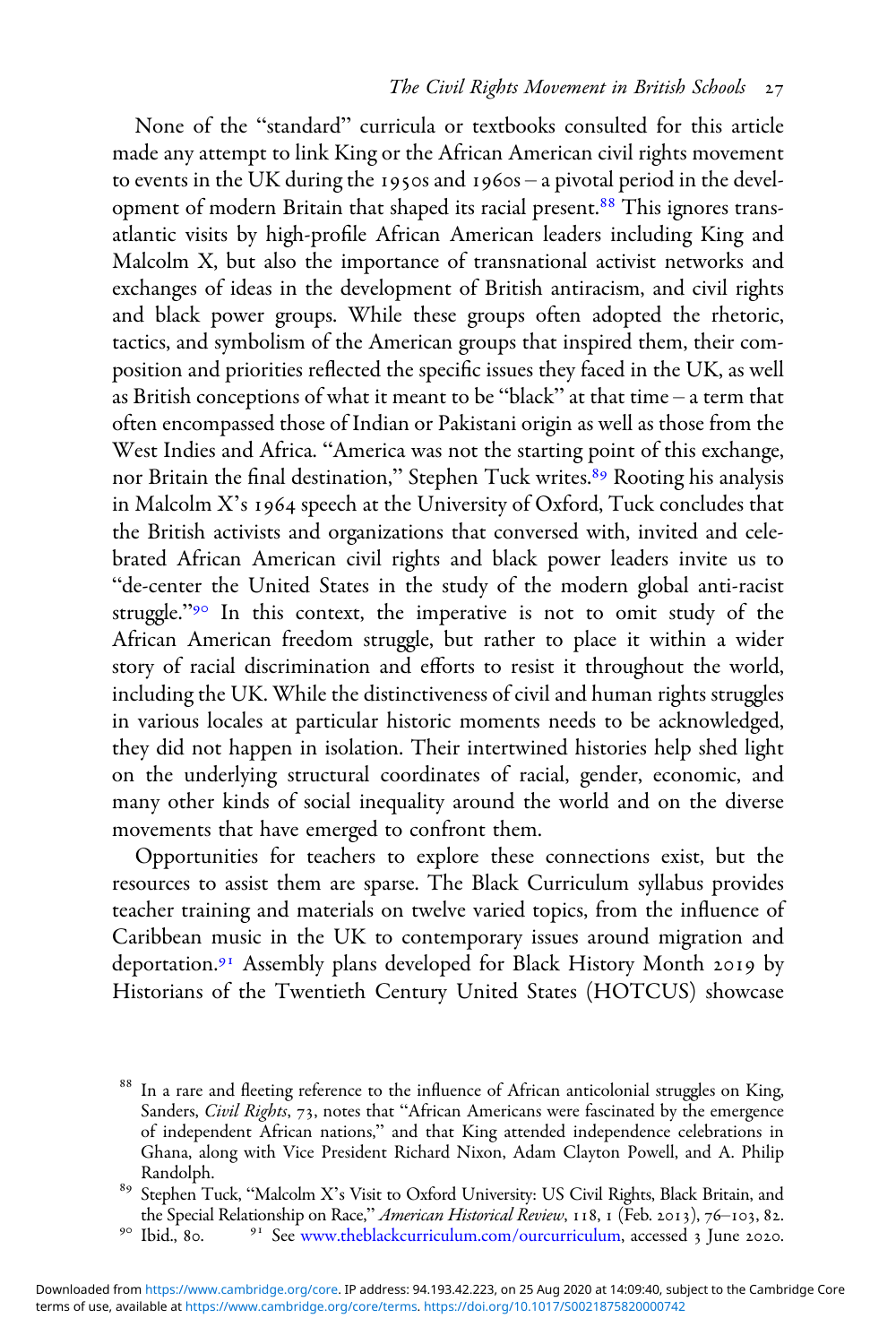King's visit to Newcastle, as well as connections between the Montgomery bus boycott, the March on Washington and the Bristol bus boycott.<sup>92</sup> A teaching pack created with schoolteachers as part of Freedom City 2017 provides materials that illuminate, rather than obscure, King's radicalism and encourage students to interrogate its significance in modern Britain.<sup>93</sup> Older online resources from the UK National Archives document British responses to the African American civil rights movement, including telegrams sent from the British Embassy in Washington DC, advising politicians in London of the situation in the American South. Documents available date from until King's assassination in 1968, providing a valuable window into British diplomatic responses to the unfolding racial crisis in the US.<sup>94</sup> As well as demonstrating global connections, these resources encourage engagement with what Loewen calls "the raw materials of history" – the primary sources from which textbooks so often insulate students.<sup>95</sup> Each document is supplemented with discussion questions or exercises for students to complete, some of which encourage students to write newspaper reports from a British perspective utilizing the information in the sources. Not replicated in textbooks or curricula, only a highly proactive teacher or student would be likely to find and utilize these invaluable resources.

The teaching materials on King most readily available to UK teachers predominantly exist in history and religious studies curricula and textbooks, augmented by resources created by charities and individual teachers, some of which are available for download via the TES (previously known as the Times Educational Supplement) website. Like the National Archives resources, these materials are not necessarily reflective of official educational policy, but they offer further frameworks for understanding King's significance and legacy in UK schools. Indeed, the extent to which these materials reflect or diverge from the dominant presentation of King in textbooks and curricula is indicative of the various forces that compete to shape King's legacy in Britain. Educational antiracism charities, for example, use King as a springboard for discussions of race in contemporary society, and are often more invested in an ongoing dialogue about equality and social justice than are "standard" history texts. For example, True Tube, a BAFTA-winning media charity, offers an assembly plan for schools wishing to mark Martin Luther King Day in the UK, which "outlines a brief history of Martin Luther

- <sup>93</sup> See <https://research.ncl.ac.uk/martinlutherking/activities/mlkinuk>, accessed 26 May 2020.<br><sup>94</sup> See "Martin Luther King and the Civil Rights Movement," Heroes and Villains, The
- National Archives, at [www.nationalarchives.gov.uk/education/heroesvillains/g](https://www.nationalarchives.gov.uk/education/heroesvillains/g6)6, accessed  $27$  June 2018.  $35$  Loewen, Lies My Teacher Told Me (1996), 16.

<sup>&</sup>lt;sup>92</sup> See <https://hotcus.org.uk/diversity-and-inclusion/black-history-month-assembly-materials>, accessed 2 Oct. 2019.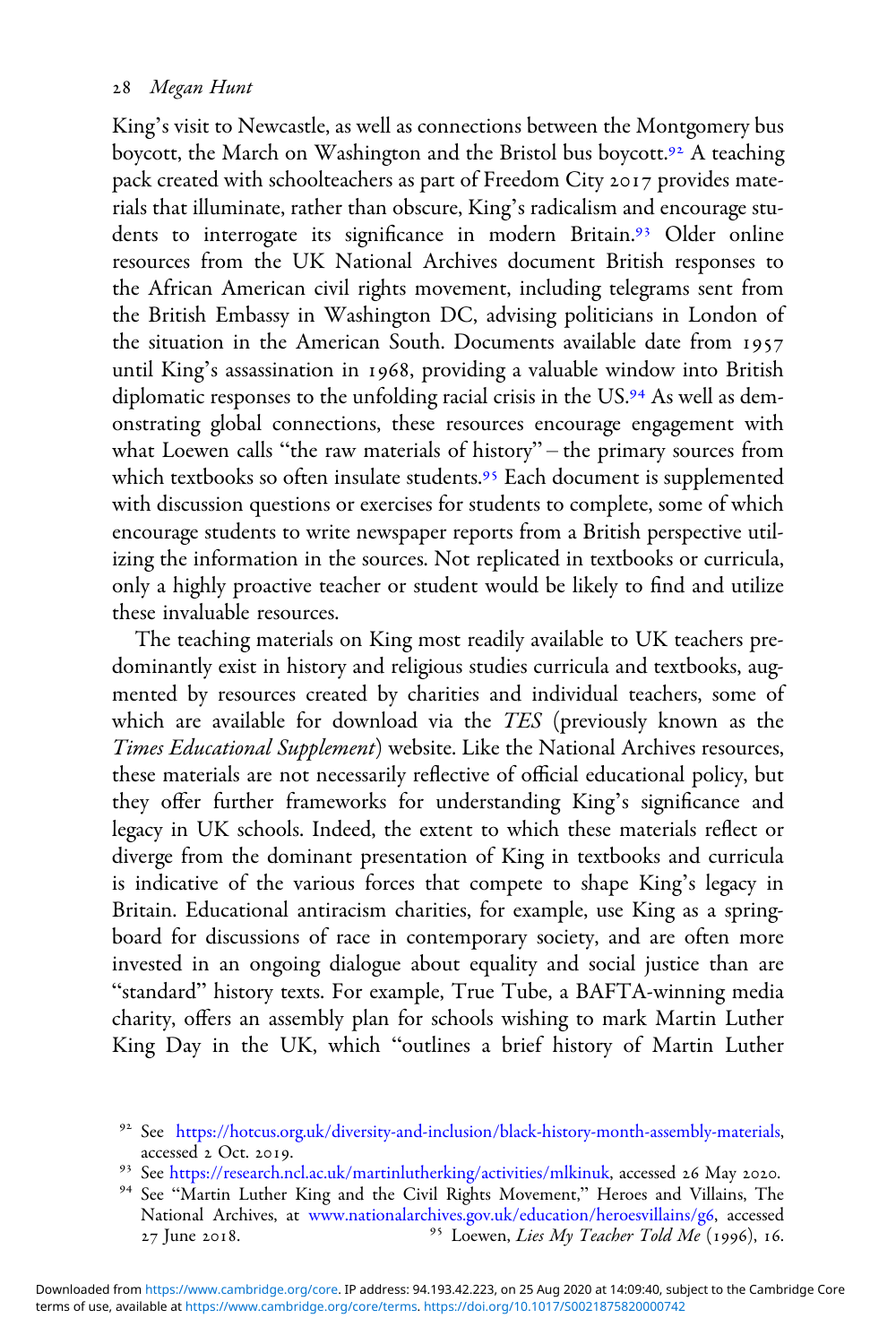King's work and asks if discrimination still exists in British society." Concluding with a video that explores racial profiling, this assembly also examines the 1994 murder of Stephen Lawrence and the findings of the subsequent MacPherson inquiry, which found institutional racism at the heart of London's Metropolitan Police.<sup>96</sup> These resources use King's legacy to explore enduring problems of race in Britain, and to encourage students to offer their voices for change.

Show Racism the Red Card (SRTRC), another antiracism charity, coordinated screenings of the 2014 film Selma, Ava DuVernay's depiction of the 1965 voting rights campaign in Selma, Alabama, as part of the Into Film Festival, which enables students and teachers to engage with cinema in new and educational ways. While some lucky school groups attended special screenings to supplement their studies and stimulate debate, additional resources were published on the Into Film website for use by any teachers or schools.<sup>97</sup> As well as prompting students to think about the contemporary implications and legacies of the events depicted in Selma, the resources encourage cinema literacy, urging students to consider how King is presented, not simply in terms of characterization, dialogue and plotline, but also through music, camera angles, and setting.<sup>98</sup> As such, these resources encourage students to analyse and critique cinematic representations of history, and to question the decisions and underlying power dynamics that profoundly shape the creation of popular memory and memorialization – key components of contemporary historiographical debate and valuable tools for an engaged citizenry. Materials and initiatives like this, however, are very much the exception.

#### $\overline{V}$

Academics seldom engage with the specifics of what is being taught in schools, although university instructors often spend a good deal of time filling in historical gaps, correcting factual errors, and exposing interpretive oversimplifications that their students bring with them from school. That is important, necessary, and perhaps inevitable work, given the pressures on teachers and the difficulties involved in keeping up with the literature in their field.

<sup>&</sup>lt;sup>96</sup> True Tube, *Stop and Search Me*, Film and Assembly Plan (2010), at [www.truetube.co.uk/](https://www.truetube.co.uk/film/stop-and-search-me?tab=film)<br>film/stop-and-search-me?tab=film, accessed 22 Nov. 2018.

<sup>&</sup>lt;sup>97</sup> State-funded schools can join the Into Film Club for free, where they have access to thousands of titles and related-resources. For Selma-specific resources see [www.into](https://www.intofilm.org/resources/10)film.org/ [resources/](https://www.intofilm.org/resources/10)10. For an account of the SRTRC screenings of Selma see [www.theredcard.](https://www.theredcard.org/news/2015/11/04/selma-screening)<br>org/news/2015/11/04/selma-screening, both accessed 23 July 2018.

<sup>&</sup>lt;sup>98</sup> Into Film, "Civil Rights on Film: Selma Assembly," at www.intofi[lm.org/resources/](https://www.intofilm.org/resources/10)10; Into Film, "Selma: Film Guide," at [https://](https://www.intofilm.org/resources/187)www.intofi[lm.org/resources/](https://www.intofilm.org/resources/187)187, both accessed 23 July  $2018$ .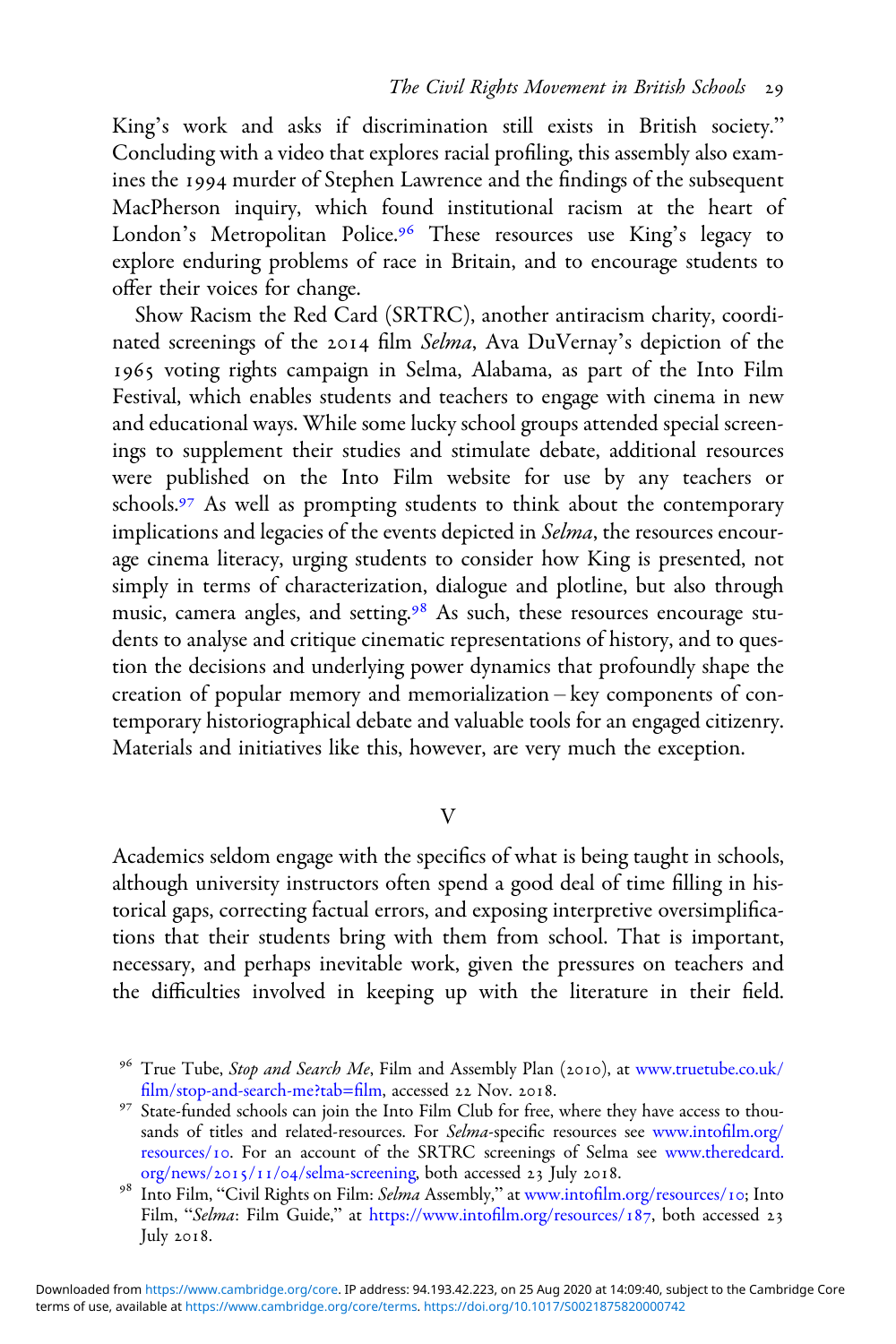Rather than seeing this as a necessary evil, or as an additional chore in their own busy schedules, however, university teachers might do well to think of this more positively. They are, after all, uniquely positioned to bridge the gap between what is popular and taught in schools and the latest scholarship.

That historical study has become increasingly politicized in recent years should raise significant questions for historians of the US working in the UK, as well as for those interested in memory and race in a British context. It is encouraging to see that, even as teachers face more restrictions on their time and resources, they still elect to mark King's life and legacy in assemblies and other settings where they have more freedom. King's legacy and celebrity offer a significant opportunity to introduce students to struggles for racial justice in Britain and its empire, documenting how transnational networks of solidarity were fostered against historic patterns of prejudice and discrimination. King's life and legacy are also profoundly important in their own right, as demonstrated by the ways in which selective, decontextualized soundbites from King's career have been used to question and undermine the work of prominent black British authors interested in opening up difficult national conversations on race. In short, King's legacies matter outside the United States, and, as political and ideological battles rage over how best to define, appropriate, and deploy his memory, academic historians would do well to work with those involved with public education, to offer better, more nuanced, and more internationally relevant introductions to King, the African American freedom struggle, and the global fight for human rights and social justice to which they contributed.

Ultimately, then, this article poses a range of interlocking questions about how racial histories are and might be taught and presented to the British public, including highly impressionable schoolchildren growing up in a multicultural, globally connected society. The challenge is to teach King and the modern US freedom struggle better and more comprehensively, but it is also to provide histories of race and racism that remain sensitive to the distinctiveness of particular locales, groups, institutions, and contexts, while also being attentive to transnational forces of oppression, solidarity, and resistance. These are important challenges. Perhaps counterintuitively, however, given that the substantive focus of this article is on how a more nuanced, explicitly transnational approach to King and the civil rights movement can illuminate the history of British race relations, the biggest challenge is to promote the teaching of black British history in its own right and on its own terms. Instead of relying on the African American freedom struggle to provide an all-too-rare rare glimpse of nonwhite history in British classrooms, there should be proper coverage of black British history – ideally a coverage that explores its manifold connections to other global histories, including, but not limited to, the African American experience.